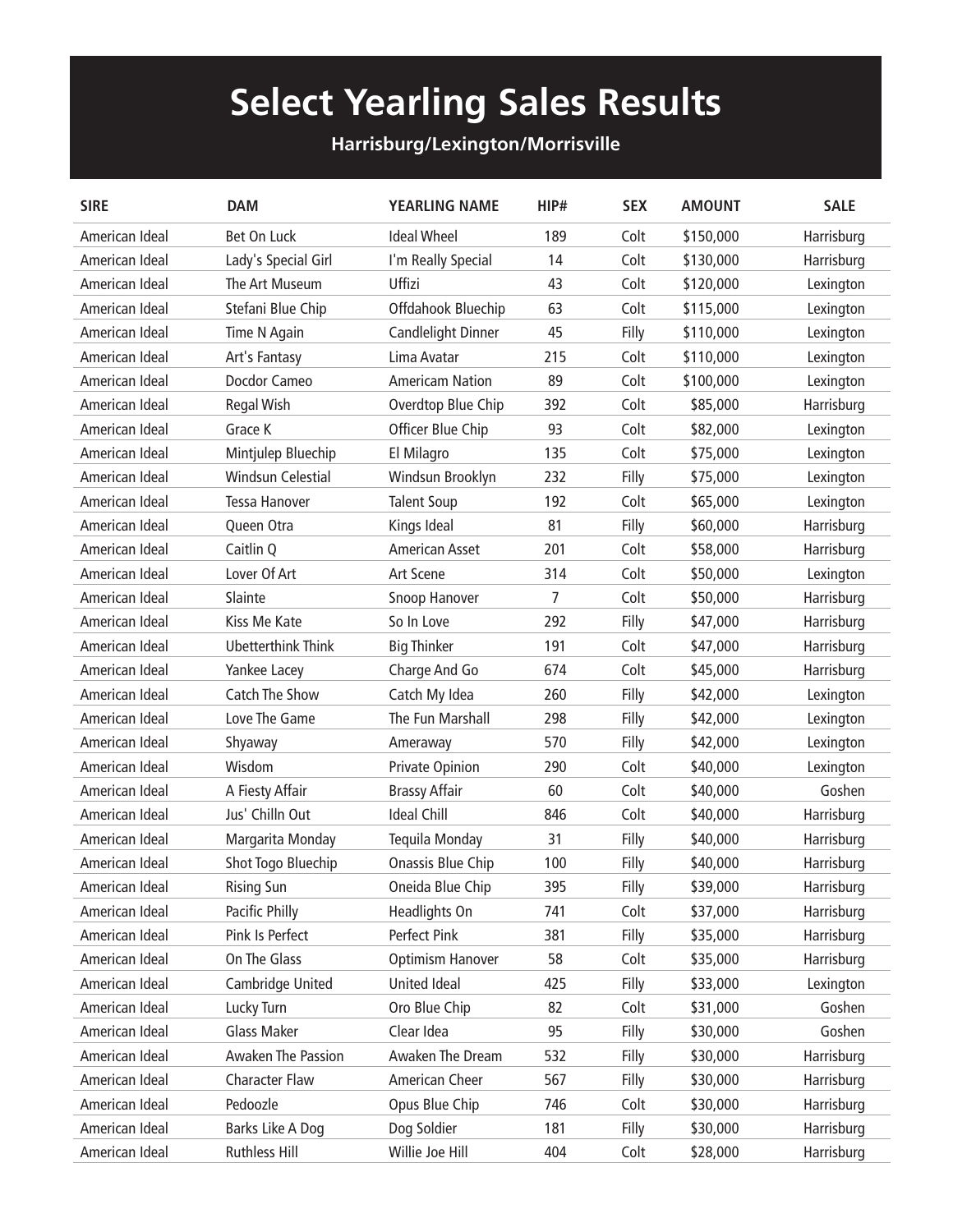| <b>SIRE</b>    | <b>DAM</b>             | <b>YEARLING NAME</b>     | HIP#           | <b>SEX</b>        | <b>AMOUNT</b> | <b>SALE</b> |
|----------------|------------------------|--------------------------|----------------|-------------------|---------------|-------------|
| American Ideal | Southwind Swallow      | Osprey Blue Chip         | 444            | Filly             | \$27,000      | Harrisburg  |
| American Ideal | Jenna's Joy            | <b>Red Shoe Lace</b>     | 505            | Filly             | \$27,000      | Harrisburg  |
| American Ideal | Wishfora Fullhouse     | America's Fleet          | 150            | Colt              | \$27,000      | Harrisburg  |
| American Ideal | <b>Hatsoff Hanover</b> | <b>Ideal Appeal</b>      | 628            | Colt              | \$25,000      | Harrisburg  |
| American Ideal | Santino's Rosa         | City Charm               | 33             | Filly             | \$23,000      | Goshen      |
| American Ideal | Riverbank Hanover      | Lima Riverdance          | 501            | Filly             | \$22,000      | Lexington   |
| American Ideal | Perfect Touch          | Touchamatic              | 200            | Filly             | \$20,000      | Lexington   |
| American Ideal | <b>Blue Lights</b>     | <b>Ideal Blue</b>        | 293            | Colt              | \$20,000      | Lexington   |
| American Ideal | <b>Tammibest</b>       | Chase It Down            | 356            | Filly             | \$20,000      | Lexington   |
| American Ideal | Paper Cut              | <b>Ideal Paper</b>       | 517            | Filly             | \$20,000      | Lexington   |
| American Ideal | Rita J                 | <b>Rita Maid</b>         | 397            | Filly             | \$20,000      | Harrisburg  |
| American Ideal | Cheyenne Adrienne      | Yo Apollo Creed          | 570            | Colt              | \$20,000      | Harrisburg  |
| American Ideal | Fantasy Jet            | Cheer For Mandi          | 981            | Filly             | \$20,000      | Harrisburg  |
| American Ideal | Cheer My Dear          | Ohello Blue Chip         | 934            | Filly             | \$19,000      | Harrisburg  |
| American Ideal | Art's Vintage          | St Helena                | 387            | Filly             | \$18,000      | Lexington   |
| American Ideal | O Lucky Me             | <b>Sargeant Reckless</b> | 18             | Colt              | \$18,000      | Goshen      |
| American Ideal | A Perfect Jenna        | <b>Elegant Deo</b>       | 539            | Filly             | \$15,000      | Lexington   |
| American Ideal | <b>Shady Darling</b>   | Southwind Diablo         | 412            | Colt              | \$15,000      | Harrisburg  |
| American Ideal | <b>Sunshine Sister</b> | In Sunlight              | 813            | Filly             | \$15,000      | Harrisburg  |
| American Ideal | Peaches And Cream      | American Schnapps        | 46             | Colt              | \$13,000      | Morrisville |
| American Ideal | Don't You Smile        | The Signature            | 586            | Filly             | \$13,000      | Harrisburg  |
| American Ideal | Flip For Love          | Flip For Jack            | 987            | Colt              | \$13,000      | Harrisburg  |
| American Ideal | <b>Red Zinfandel</b>   | Sevenatenine             | 263            | Filly             | \$12,000      | Lexington   |
| American Ideal | Mi Dushi               | Crescent Sea             | 21             | Filly             | \$12,000      | Morrisville |
| American Ideal | Run On Luck            | Oasis Blue Chip          | 775            | Filly             | \$12,000      | Harrisburg  |
| American Ideal | Dreamfair Zoya         | Zahara Seelster          | 592            | Filly             | \$11,000      | Harrisburg  |
| American Ideal | Silk Canvas            | <b>Cultural Paradise</b> | 510            | Colt              | \$10,000      | Lexington   |
| American Ideal | My Little Art          | Only One Star            | 344            | Filly             | \$10,000      | Harrisburg  |
| American Ideal | Far Ahead Hanover      | A Farmboys Success       | 90             | Colt              | \$9,500       | Goshen      |
| American Ideal | Expressive             | Heartbeatofamerica       | $\overline{2}$ | Colt              | \$9,000       | Morrisville |
| American Ideal | Curvesahead            | Haviture Way Honey       | 415            | Filly             | \$7,000       | Lexington   |
| American Ideal | L Dees Diamond         | Ideal Camo               | 957            | Colt              | \$6,500       | Harrisburg  |
| American Ideal | Unblemished            | Steuben Usa              | 48             | Colt              | \$6,200       | Goshen      |
| American Ideal | Gorey Daze             | Guidette Hanover         | 417            | Filly             | \$6,000       | Harrisburg  |
| American Ideal | Bloomin' Delight       | Miss Construe            | 695            | Filly             | \$6,000       | Harrisburg  |
| American Ideal | Shanias Legacy         | Shania's Chrome          | 787            | Filly             | \$5,500       | Harrisburg  |
| American Ideal | JK Witchcraft          | JK Houdini               | 112            | Colt              | \$5,000       | Goshen      |
| American Ideal | Village Baroque        | Beauchene                | 848            | Filly             | \$5,000       | Harrisburg  |
| American Ideal | JK Priceless Pearl     | Opaline Blue Chip        | 111            | Filly             | \$4,000       | Goshen      |
| American Ideal | Armbro Beachbaby       | Steuben Captain          | 64             | Colt              | \$3,200       | Goshen      |
| American Ideal | Make Mine Hall         | Make Mine Ideal          | 492            | Filly             | \$3,000       | Lexington   |
|                |                        |                          |                | <b>Total Sold</b> | 80            |             |

**Average \$35,761**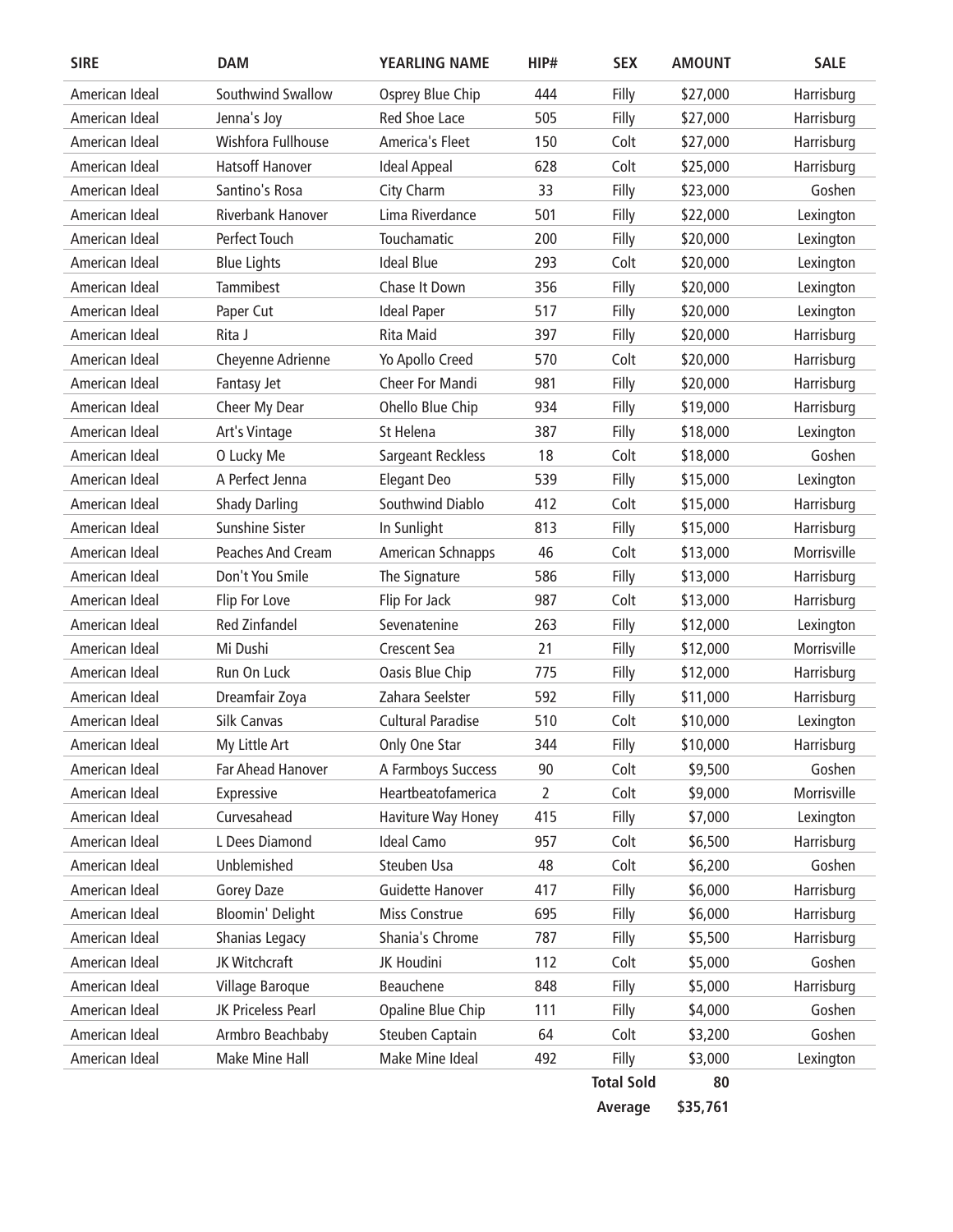| <b>SIRE</b> | <b>DAM</b>               | <b>YEARLING NAME</b> | HIP# | <b>SEX</b>        | <b>AMOUNT</b> | <b>SALE</b> |
|-------------|--------------------------|----------------------|------|-------------------|---------------|-------------|
| Archangel   | Celebrity Obsesion       | Celebrity Ruth       | 12   | Filly             | \$45,000      | Harrisburg  |
| Archangel   | Fox Valley London        | Icanflylikeanangel   | 14   | Colt              | \$27,000      | Goshen      |
| Archangel   | <b>Identity Theft</b>    | Angel Of Thieves     | 12   | Filly             | \$20,000      | Morrisville |
| Archangel   | <b>Nowerland Nanette</b> | Flyhawk Raphael      | 731  | Colt              | \$19,000      | Harrisburg  |
| Archangel   | Lanai Blue Chip          | Dixie Glick          | 117  | Filly             | \$18,000      | Goshen      |
| Archangel   | Nervey's Taurus          | Orkangel             | 15   | Colt              | \$15,000      | Goshen      |
| Archangel   | Whinnybak Hanover        | Othello Blue Chip    | 96   | Colt              | \$7,500       | Goshen      |
| Archangel   | <b>Rosy Prospect</b>     | A Merry Dance        | 31   | Filly             | \$7,000       | Goshen      |
| Archangel   | Iron Lass                | Iron Doctrine        | 13   | Colt              | \$7,000       | Morrisville |
| Archangel   | <b>Charlotte Russe</b>   | Angel Cake           | 80   | Filly             | \$5,000       | Goshen      |
|             |                          |                      |      | <b>Total Sold</b> | 10            |             |
|             |                          |                      |      | Average           | \$17,050      |             |

| <b>SIRE</b>      | <b>DAM</b>              | <b>YEARLING NAME</b>      | HIP# | <b>SEX</b> | <b>AMOUNT</b> | <b>SALE</b> |
|------------------|-------------------------|---------------------------|------|------------|---------------|-------------|
| Art Major        | <b>Credit Rating</b>    | Evelix Am                 | 86   | Filly      | \$275,000     | Lexington   |
| <b>Art Major</b> | Latte Lady              | Little Hanover            | 103  | Filly      | \$130,000     | Lexington   |
| Art Major        | Ask Alice               | Very Special Agent        | 175  | Colt       | \$130,000     | Harrisburg  |
| Art Major        | <b>Rocknroll Wishes</b> | Rocknroll Clouds          | 88   | Colt       | \$110,000     | Harrisburg  |
| Art Major        | <b>City Delight</b>     | Lets Havea Party          | 82   | Filly      | \$105,000     | Lexington   |
| Art Major        | Silk Purse              | Lima Spartan              | 174  | Colt       | \$100,000     | Lexington   |
| Art Major        | Allamerican Coed        | Angelina Hanover          | 214  | Filly      | \$87,000      | Harrisburg  |
| Art Major        | <b>Music Row</b>        | Music Is Art              | 140  | Colt       | \$85,000      | Harrisburg  |
| Art Major        | Double Creme            | <b>Major Master Piece</b> | 588  | Filly      | \$82,000      | Harrisburg  |
| Art Major        | <b>Western City</b>     | Passport To Art           | 105  | Colt       | \$80,000      | Lexington   |
| Art Major        | Rockn At The Beach      | That's How We Roll        | 168  | Filly      | \$75,000      | Lexington   |
| Art Major        | She's Poison            | <b>Toxicity</b>           | 22   | Colt       | \$75,000      | Harrisburg  |
| Art Major        | Dreamlands Jo Jo        | At This Hour              | 230  | Filly      | \$75,000      | Harrisburg  |
| Art Major        | Limestone Cowgirl       | Fritto Misto              | 7    | Filly      | \$70,000      | Lexington   |
| Art Major        | Show The World          | <b>World Wise</b>         | 8    | Colt       | \$70,000      | Lexington   |
| <b>Art Major</b> | Haze's Zure Bet         | Opulent Blue Chip         | 763  | Filly      | \$67,000      | Harrisburg  |
| Art Major        | Phoenix Seelster        | Perez Hanover             | 70   | Colt       | \$62,000      | Harrisburg  |
| Art Major        | Rideintothesunset       | Sheissuchadream           | 166  | Filly      | \$60,000      | Lexington   |
| Art Major        | Terroronthebeach        | Shock N Awe               | 128  | Filly      | \$57,000      | Harrisburg  |
| Art Major        | <b>Twist N Clout</b>    | Run The Lines             | 134  | Filly      | \$55,000      | Harrisburg  |
| Art Major        | Docdor Valentia         | Deo Davinci               | 228  | Colt       | \$55,000      | Harrisburg  |
| Art Major        | Fool For You            | It's Saul Goode           | 255  | Colt       | \$52,000      | Lexington   |
| Art Major        | <b>Gone Dancing</b>     | Dance Craze               | 250  | Filly      | \$52,000      | Harrisburg  |
| Art Major        | Just Add Water          | Rehydrate                 | 9    | Filly      | \$50,000      | Lexington   |
| Art Major        | Observe Me              | <b>Stage Review</b>       | 27   | Filly      | \$50,000      | Lexington   |
| Art Major        | Capri Hanover           | Major Key                 | 136  | Colt       | \$50,000      | Lexington   |
| Art Major        | <b>Rockin Beauty</b>    | Major Leaguer             | 167  | Colt       | \$50,000      | Lexington   |
| Art Major        | <b>Mondiane Hanover</b> | Southwind Hemi            | 311  | Colt       | \$50,000      | Lexington   |
| Art Major        | Paris Hanover           | Painter Hanover           | 64   | Filly      | \$50,000      | Harrisburg  |
| <b>Art Major</b> | <b>Western Heat</b>     | Twin B Bambino            | 146  | Filly      | \$50,000      | Harrisburg  |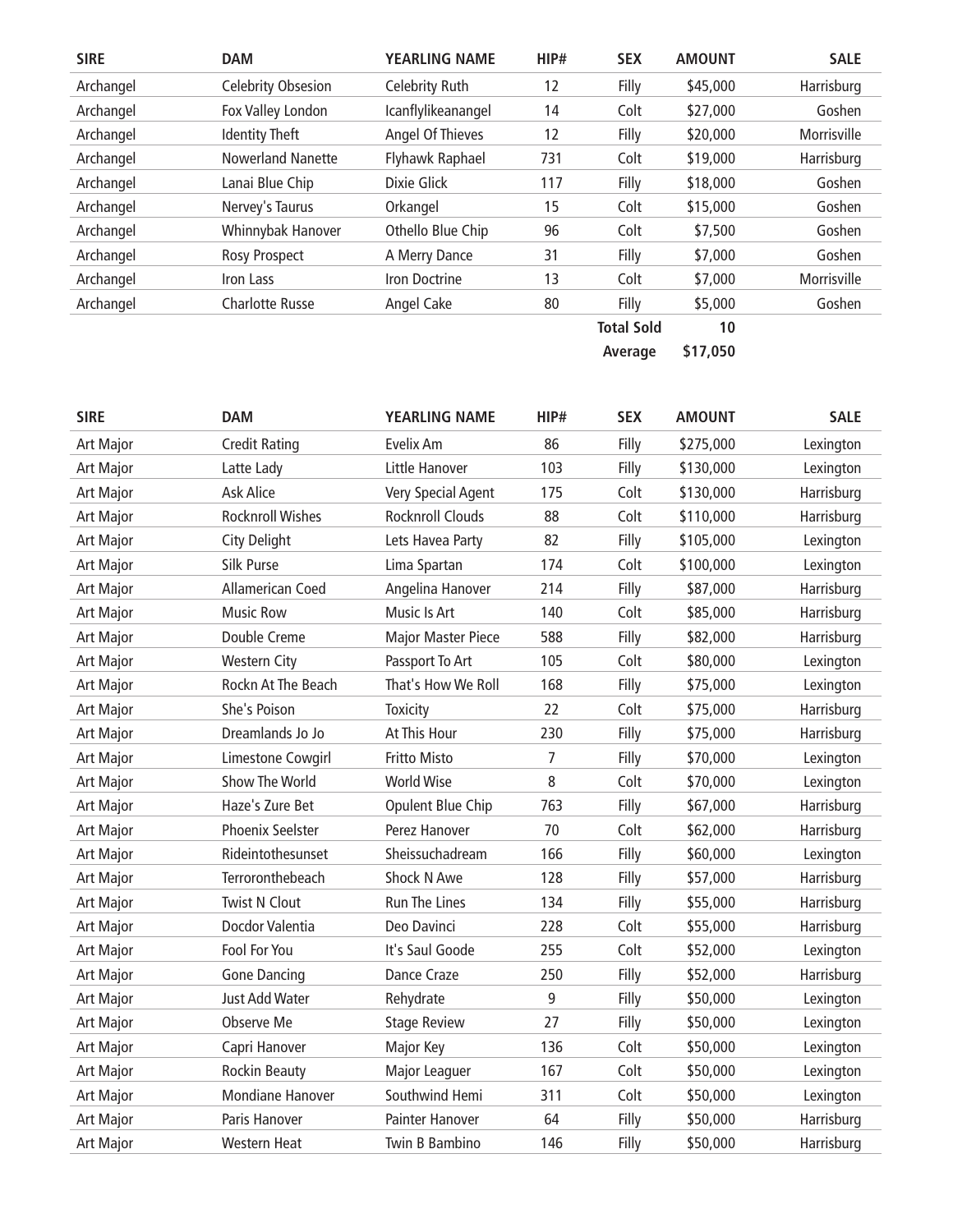| <b>SIRE</b>      | <b>DAM</b>                | <b>YEARLING NAME</b>      | HIP# | <b>SEX</b> | <b>AMOUNT</b> | <b>SALE</b> |
|------------------|---------------------------|---------------------------|------|------------|---------------|-------------|
| Art Major        | Allamerican Laugh         | <b>Major Humor</b>        | 423  | Colt       | \$47,000      | Harrisburg  |
| Art Major        | Fool That I Am            | Onery Blue Chip           | 101  | Colt       | \$45,000      | Lexington   |
| <b>Art Major</b> | <b>Hasty Pulse</b>        | <b>Nasty Rumor</b>        | 160  | Filly      | \$45,000      | Lexington   |
| Art Major        | <b>Enhance The Night</b>  | <b>Singles Mingles</b>    | 417  | Filly      | \$45,000      | Lexington   |
| Art Major        | Frankie's Dream           | Sky Fulla Star            | 431  | Filly      | \$42,000      | Lexington   |
| Art Major        | <b>Misty Speed</b>        | <b>Misty Missy</b>        | 217  | Filly      | \$40,000      | Lexington   |
| Art Major        | Clef Sign Hanover         | Chorale Hanover           | 575  | Filly      | \$40,000      | Harrisburg  |
| Art Major        | L Dees Rainbow            | L Dees Luca               | 84   | Colt       | \$39,000      | Harrisburg  |
| Art Major        | Spirit Of The West        | <b>Deadly Action</b>      | 437  | Colt       | \$37,000      | Harrisburg  |
| Art Major        | Taxi Hanover              | <b>Timcat Hanover</b>     | 125  | Colt       | \$37,000      | Harrisburg  |
| Art Major        | Musicale Hanover          | <b>Musicmajor Hanover</b> | 3    | Filly      | \$35,000      | Lexington   |
| Art Major        | My Perfect Rhyme          | Perfect Major             | 345  | Colt       | \$35,000      | Harrisburg  |
| Art Major        | Leanback Coco             | Octane Blue Chip          | 537  | Colt       | \$35,000      | Harrisburg  |
| Art Major        | <b>Shark Tail</b>         | Art Center                | 21   | Filly      | \$35,000      | Harrisburg  |
| <b>Art Major</b> | Gro                       | Ogden Blue Chip           | 253  | Colt       | \$35,000      | Harrisburg  |
| Art Major        | In Deep Thought           | Artrageous                | 267  | Filly      | \$35,000      | Harrisburg  |
| Art Major        | Fliponetwothree           | <b>Warrawee Six</b>       | 429  | Filly      | \$32,000      | Lexington   |
| Art Major        | Nanny Withafanny          | Settinemonfire            | 348  | Colt       | \$32,000      | Harrisburg  |
| Art Major        | Miss Real Mayo            | Major Mayo                | 337  | Colt       | \$30,000      | Lexington   |
| Art Major        | Myluvmylife               | <b>Under The Bus</b>      | 472  | Filly      | \$30,000      | Lexington   |
| Art Major        | Lislea Phia               | Annacloy                  | 306  | Filly      | \$30,000      | Harrisburg  |
| Art Major        | Maid In Shade             | Homegrown Honey           | 193  | Filly      | \$28,000      | Lexington   |
| Art Major        | Delighted Again           | Money Makin' Major        | 583  | Colt       | \$28,000      | Harrisburg  |
| Art Major        | <b>American West</b>      | Arch Hanover              | 512  | Colt       | \$27,000      | Harrisburg  |
| Art Major        | <b>Olivette Hanover</b>   | Its Casual                | 57   | Filly      | \$27,000      | Harrisburg  |
| Art Major        | <b>Extreme Dream</b>      | Wishesdocometrue          | 250  | Filly      | \$25,000      | Lexington   |
| Art Major        | A And Gs Princess         | Southwind Porsche         | 261  | Colt       | \$25,000      | Lexington   |
| <b>Art Major</b> | Polar Oppostion           | <b>World Apart</b>        | 85   | Filly      | \$25,000      | Harrisburg  |
| Art Major        | Dancin Barefoot           | <b>Great Tune</b>         | 220  | Colt       | \$25,000      | Harrisburg  |
| Art Major        | Cheryl's Western          | <b>Whiskey Please</b>     | 81   | Colt       | \$23,000      | Goshen      |
| Art Major        | Lislea Sophia             | Ardeen                    | 20   | Colt       | \$22,000      | Harrisburg  |
| Art Major        | Hannah Banana             | <b>Major Bananas</b>      | 596  | Colt       | \$20,000      | Lexington   |
| Art Major        | Lifesawitch               | Steuben Majorwitch        | 85   | Filly      | \$20,000      | Goshen      |
| Art Major        | Beach Girl De Vie         | Delilah De Vie            | 588  | Filly      | \$18,000      | Lexington   |
| Art Major        | Notjustaprettyface        | Manifeellikeawoman        | 631  | Filly      | \$18,000      | Lexington   |
| Art Major        | <b>Sweet Celebration</b>  | Nineteen Nintynine        | 445  | Colt       | \$18,000      | Harrisburg  |
| Art Major        | <b>Bittersweet Terror</b> | <b>Bently Hanover</b>     | 4    | Colt       | \$18,000      | Harrisburg  |
| Art Major        | Lucks Mistress            | Oriane Blue Chip          | 99   | Filly      | \$17,000      | Goshen      |
| Art Major        | Shakeitupamy              | <b>Scheller Hanover</b>   | 413  | Colt       | \$17,000      | Harrisburg  |
| Art Major        | <b>Timeless Beauty</b>    | Lahinch                   | 460  | Colt       | \$17,000      | Harrisburg  |
| Art Major        | Chiffon Hanover           | Keystone Cafe             | 213  | Filly      | \$17,000      | Harrisburg  |
| Art Major        | Lionness Hanover          | Roaring To Go             | 120  | Filly      | \$16,000      | Goshen      |
| Art Major        | <b>Western Charmer</b>    | Oklahoma Blue Chip        | 849  | Colt       | \$16,000      | Harrisburg  |
| Art Major        | Sentbytheangels           | <b>Omnicient Bluechip</b> | 411  | Filly      | \$15,000      | Harrisburg  |
| Art Major        | Day After Day             | Gotta Have It             | 224  | Colt       | \$15,000      | Harrisburg  |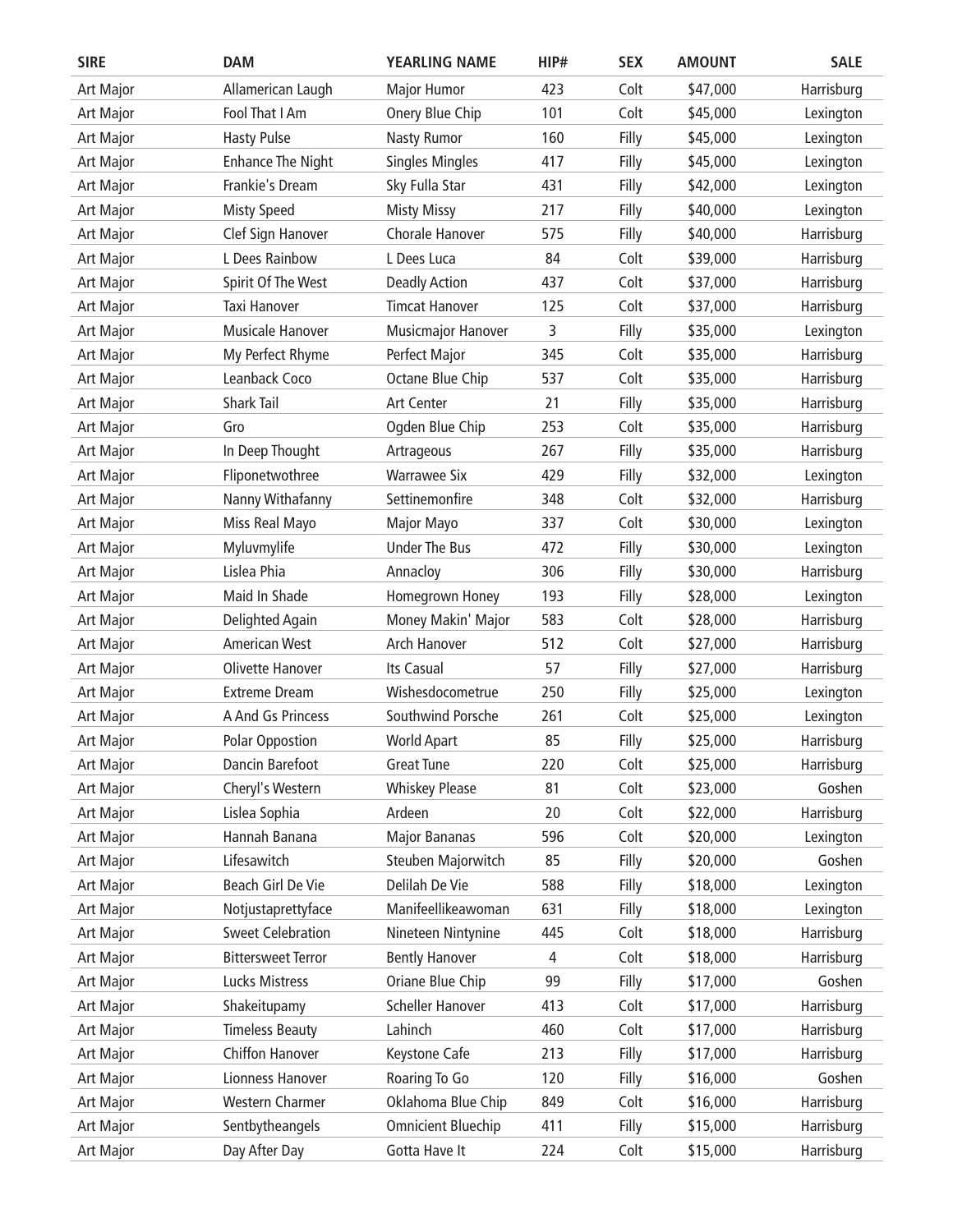| <b>SIRE</b> | <b>DAM</b>                | <b>YEARLING NAME</b>     | HIP# | <b>SEX</b>        | <b>AMOUNT</b> | <b>SALE</b> |
|-------------|---------------------------|--------------------------|------|-------------------|---------------|-------------|
| Art Major   | Amber Rock                | <b>Theater Major</b>     | 460  | Colt              | \$12,000      | Lexington   |
| Art Major   | Magic Of Michelle         | <b>Magic Forces</b>      | 27   | Filly             | \$10,000      | Harrisburg  |
| Art Major   | Renee's Delight           | Delightful Major         | 28   | Colt              | \$9,000       | Morrisville |
| Art Major   | Polo Jenn                 | Jenn And Tonic           | 754  | Filly             | \$7,000       | Harrisburg  |
| Art Major   | Lets Rock N Roll          | Major Rock N Roll        | 303  | Filly             | \$6,500       | Harrisburg  |
| Art Major   | <b>Skinny Dip</b>         | Catchin' Rays            | 425  | Filly             | \$6,500       | Harrisburg  |
| Art Major   | Overture                  | Major Pepper             | 523  | Colt              | \$6,000       | Lexington   |
|             |                           |                          |      | <b>Total Sold</b> | 82            |             |
|             |                           |                          |      | Average           | \$45,049      |             |
| <b>SIRE</b> | <b>DAM</b>                | <b>YEARLING NAME</b>     | HIP# | <b>SEX</b>        | <b>AMOUNT</b> | <b>SALE</b> |
| Artiscape   | <b>Burnett Blue Chip</b>  | Twin B Babe              | 917  | Filly             | \$100,000     | Harrisburg  |
| Artiscape   | Sowhatsyourpoint          | Get My Point             | 36   | Colt              | \$35,000      | Goshen      |
| Artiscape   | Clandestine               | <b>Revolution Hero</b>   | 940  | Colt              | \$13,000      | Harrisburg  |
| Artiscape   | <b>Temptation Island</b>  | <b>Escape Temptation</b> | 42   | Filly             | \$11,000      | Goshen      |
| Artiscape   | Queen Jodi                | Rose Run Sadie           | 643  | Filly             | \$10,000      | Lexington   |
| Artiscape   | Family Love               | J And G                  | 89   | Colt              | \$9,000       | Goshen      |
| Artiscape   | Southwind Meredith        | Southwind Mclaren        | 703  | Colt              | \$8,500       | Harrisburg  |
| Artiscape   | She's Game                | She's A Billionair       | 34   | Filly             | \$5,500       | Goshen      |
| Artiscape   | Hombres Girl              | Spanish Art              | 103  | Colt              | \$5,500       | Goshen      |
| Artiscape   | Princess Lulu             | <b>Prince Orion</b>      | 123  | Colt              | \$5,000       | Goshen      |
| Artiscape   | <b>Ideal Portrait</b>     | Dlg Sue                  | 1020 | Filly             | \$4,500       | Harrisburg  |
| Artiscape   | <b>Hollandias Hanover</b> | David's Escape           | 8    | Filly             | \$4,000       | Morrisville |
| Artiscape   | Armbro Agakhan            | Kerry Dancer             | 870  | Filly             | \$4,000       | Harrisburg  |
| Artiscape   | Jennifer G                | Ranger                   | 656  | Colt              | \$3,500       | Harrisburg  |
| Artiscape   | Princess Playa            | Prince Horizon           | 22   | Colt              | \$3,000       | Goshen      |
| Artiscape   | Princess Samisen          | Princess Almira          | 32   | Filly             | \$3,000       | Goshen      |
| Artiscape   | <b>Princess Austral</b>   | Princess Ariza           | 67   | Filly             | \$2,500       | Goshen      |
| Artiscape   | Malita Island             | Bonita Island            | 1014 | Filly             | \$2,500       | Harrisburg  |
| Artiscape   | Here Comes Gia            | Ny Groove                | 101  | Filly             | \$2,200       | Goshen      |
| Artiscape   | Princess Dare             | Princess Asali           | 86   | Filly             | \$2,000       | Goshen      |
|             |                           |                          |      | <b>Total Sold</b> | 20            |             |
|             |                           |                          |      | Average           | \$11,685      |             |

| <b>SIRE</b> | <b>DAM</b>           | <b>YEARLING NAME</b> | HIP# | <b>SEX</b>        | <b>AMOUNT</b> | <b>SALE</b> |
|-------------|----------------------|----------------------|------|-------------------|---------------|-------------|
| Cash Hall   | Hot Chili Girl       | Texican              | 68   | Colt              | \$40,000      | Morrisville |
| Cash Hall   | No I'm Not           | Cartier Volo         | 630  | Filly             | \$39,000      | Lexington   |
| Cash Hall   | Designed To Dazzle   | Designed To Cash     | 64   | Filly             | \$25,000      | Morrisville |
| Cash Hall   | Ms Pro               | Losta Cash           | 11   | Colt              | \$10,000      | Goshen      |
| Cash Hall   | <b>Princess Hall</b> | Cash N Chrome        | 26   | Colt              | \$10,000      | Morrisville |
| Cash Hall   | <b>Streaker</b>      | Final Cash           | 10   | Filly             | \$8,500       | Morrisville |
| Cash Hall   | Worth Keeping        | Foralloneisworth     | 44   | Filly             | \$7,500       | Morrisville |
| Cash Hall   | Becca J              | Spare Cash           | 53   | Colt              | \$6,000       | Morrisville |
|             |                      |                      |      | <b>Total Sold</b> | 8             |             |

**Average \$18,250**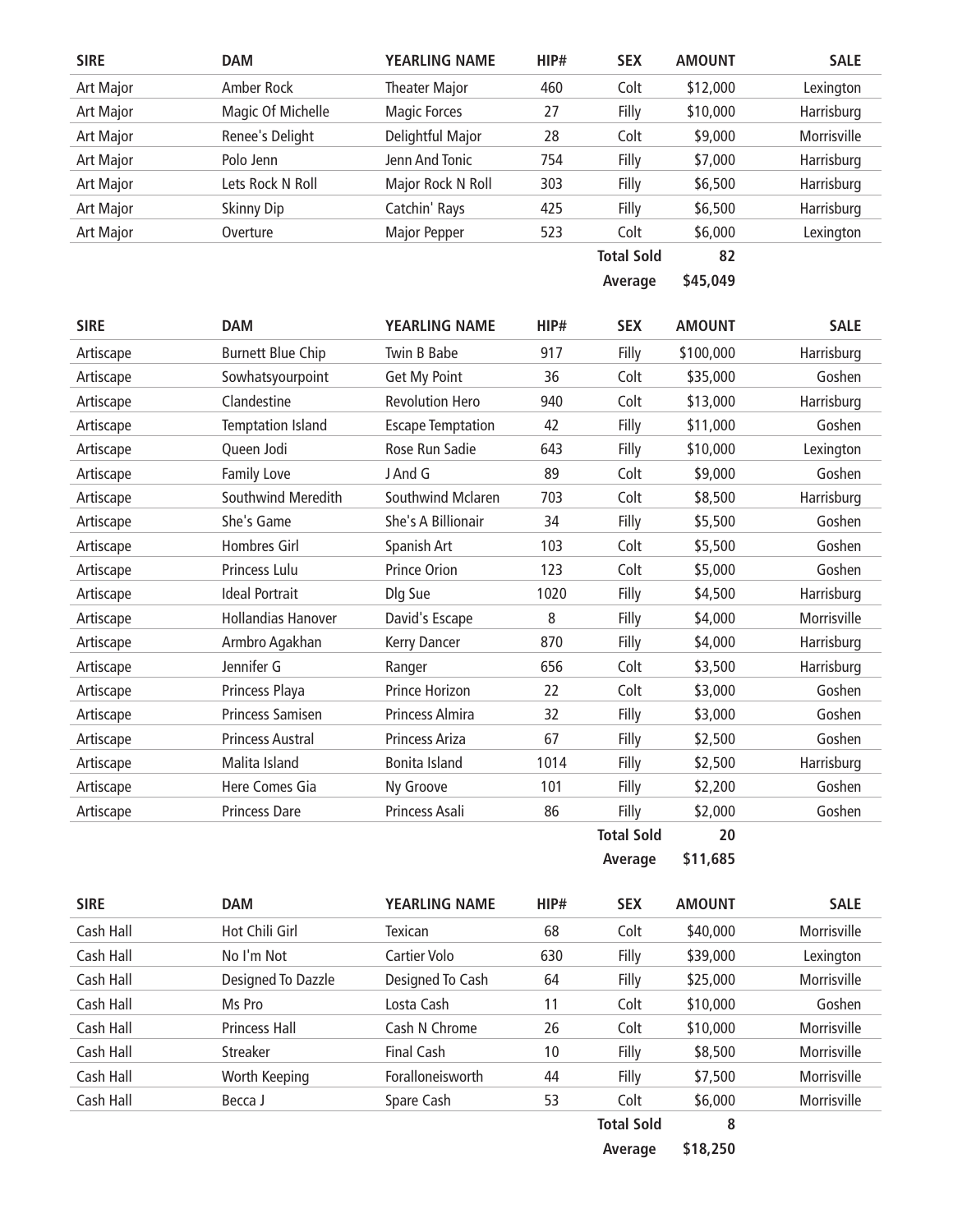| <b>SIRE</b>   | <b>DAM</b>             | YEARLING NAME            | HIP# | <b>SEX</b> | <b>AMOUNT</b> | <b>SALE</b> |
|---------------|------------------------|--------------------------|------|------------|---------------|-------------|
| Chapter Seven | <b>Starlet Fever</b>   | Seven Stars              | 129  | Colt       | \$225,000     | Lexington   |
| Chapter Seven | Sheer Soul             | <b>Sheer Assault</b>     | 94   | Colt       | \$205,000     | Lexington   |
| Chapter Seven | Munis Blue Chip        | Olympic Blue Chip        | 15   | Colt       | \$130,000     | Lexington   |
| Chapter Seven | Southwind Caitlin      | Orthodox Blue Chip       | 205  | Colt       | \$125,000     | Harrisburg  |
| Chapter Seven | By A Nose Hanover      | By A Neck Hanover        | 557  | Filly      | \$105,000     | Harrisburg  |
| Chapter Seven | Shes Gone Again        | <b>Brand New Rap</b>     | 28   | Colt       | \$100,000     | Lexington   |
| Chapter Seven | Noble Peace Prize      | Warrawee Seven           | 147  | Colt       | \$100,000     | Lexington   |
| Chapter Seven | Order By Credit        | Change Page              | 367  | Colt       | \$100,000     | Harrisburg  |
| Chapter Seven | <b>Random Destiny</b>  | Walner                   | 163  | Colt       | \$90,000      | Lexington   |
| Chapter Seven | Anklets Aweigh         | Twin B Argo              | 882  | Colt       | \$90,000      | Harrisburg  |
| Chapter Seven | Gia                    | Swell Chap               | 165  | Colt       | \$77,000      | Lexington   |
| Chapter Seven | Sirenuse               | Ostrich Blue Chip        | 104  | Filly      | \$75,000      | Harrisburg  |
| Chapter Seven | Housethatruthbuilt     | Shes A Bronxbomber       | 502  | Filly      | \$67,000      | Lexington   |
| Chapter Seven | Peace Dove             | Peace Out Hanover        | 67   | Colt       | \$67,000      | Harrisburg  |
| Chapter Seven | Lima Playmate          | Iron Dome                | 23   | Colt       | \$60,000      | Lexington   |
| Chapter Seven | Order By Wish          | Bookoflove               | 61   | Colt       | \$57,000      | Harrisburg  |
| Chapter Seven | Love Me Two Times      | <b>Chapter Review</b>    | 125  | Filly      | \$50,000      | Lexington   |
| Chapter Seven | Possessed By Lindy     | Paranormal Lindy         | 335  | Colt       | \$50,000      | Lexington   |
| Chapter Seven | <b>Counter Pointe</b>  | Southwind Cruze          | 413  | Colt       | \$50,000      | Lexington   |
| Chapter Seven | Wood Blue Chip         | <b>Wiccan Hanover</b>    | 231  | Filly      | \$50,000      | Harrisburg  |
| Chapter Seven | <b>Gluteus Maximus</b> | Obsessed Blue Chip       | 57   | Filly      | \$47,000      | Goshen      |
| Chapter Seven | Dodger Blues           | Explosive                | 304  | Colt       | \$45,000      | Lexington   |
| Chapter Seven | <b>Promising Deal</b>  | Meetmeinthemiddle        | 245  | Colt       | \$43,000      | Lexington   |
| Chapter Seven | Blur                   | <b>Blank Space</b>       | 182  | Filly      | \$42,000      | Lexington   |
| Chapter Seven | Southwind Angel        | Chapter Heaven           | 516  | Filly      | \$42,000      | Harrisburg  |
| Chapter Seven | Jupiter                | Jupiter Rising           | 203  | Filly      | \$40,000      | Lexington   |
| Chapter Seven | Imageofasweetday       | Seven Lick Hill          | 261  | Colt       | \$40,000      | Harrisburg  |
| Chapter Seven | <b>Credit Check</b>    | <b>Check Seven</b>       | 238  | Filly      | \$37,000      | Lexington   |
| Chapter Seven | Marie E Hanover        | <b>Devious Winner</b>    | 321  | Filly      | \$35,000      | Harrisburg  |
| Chapter Seven | <b>Blushed</b>         | Amber Ella               | 548  | Filly      | \$35,000      | Harrisburg  |
| Chapter Seven | <b>Muscle Amour</b>    | Citizenship              | 18   | Colt       | \$35,000      | Harrisburg  |
| Chapter Seven | D Liteful Hanover      | The Donato Chapter       | 88   | Filly      | \$34,000      | Goshen      |
| Chapter Seven | <b>Brigham Dream</b>   | Chapter N Deo            | 75   | Filly      | \$30,000      | Lexington   |
| Chapter Seven | Ladylind               | Sevenladiesdancing       | 2003 | Filly      | \$30,000      | Harrisburg  |
| Chapter Seven | Sweetie's Secret       | <b>First Tribute</b>     | 39   | Filly      | \$29,000      | Morrisville |
| Chapter Seven | Amaris Hanover         | Love Chapter             | 874  | Colt       | \$29,000      | Harrisburg  |
| Chapter Seven | Prize Angie            | Angie Over               | 495  | Filly      | \$28,000      | Lexington   |
| Chapter Seven | Pinery                 | Lima Patriot             | 488  | Colt       | \$25,000      | Lexington   |
| Chapter Seven | <b>Magical Affair</b>  | Seven Of Hearts          | 18   | Colt       | \$25,000      | Morrisville |
| Chapter Seven | Annie Hall             | Seven Eleven             | 517  | Filly      | \$25,000      | Harrisburg  |
| Chapter Seven | Cool Muscles           | <b>Contrived Hanover</b> | 578  | Filly      | \$25,000      | Harrisburg  |
| Chapter Seven | Centerfold Kosmos      | Next Chapter             | 932  | Colt       | \$25,000      | Harrisburg  |
| Chapter Seven | JC Josie               | The Last Chapter         | 109  | Colt       | \$24,000      | Goshen      |
| Chapter Seven | <b>Myolin</b>          | Osvaldo Blue Chip        | 93   | Colt       | \$23,000      | Goshen      |
| Chapter Seven | Azalea Gal             | More Than Talk           | 390  | Colt       | \$22,000      | Lexington   |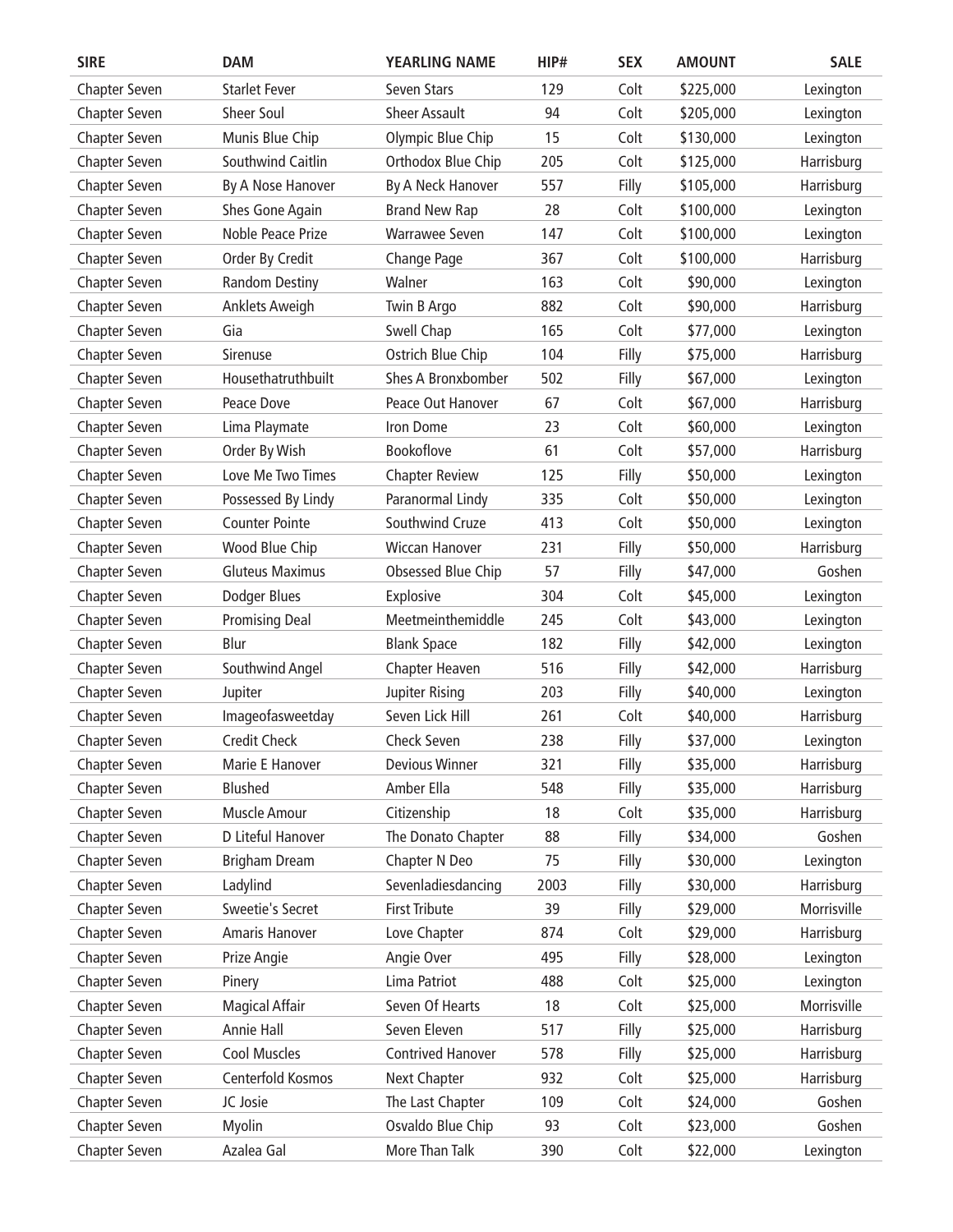| <b>SIRE</b>          | <b>DAM</b>              | <b>YEARLING NAME</b>     | HIP# | <b>SEX</b>        | <b>AMOUNT</b> | <b>SALE</b> |
|----------------------|-------------------------|--------------------------|------|-------------------|---------------|-------------|
| Chapter Seven        | Muscles Secret          | Odyssey Blue Chip        | 861  | Colt              | \$21,000      | Harrisburg  |
| Chapter Seven        | <b>Cabaret Princess</b> | Seven Diamonds           | 60   | Filly             | \$20,000      | Morrisville |
| Chapter Seven        | Mary Lou Hall           | Ruby Lu                  | 32   | Filly             | \$20,000      | Harrisburg  |
| Chapter Seven        | Dream Valley Om         | Sheldon                  | 970  | Colt              | \$19,000      | Harrisburg  |
| Chapter Seven        | Valley Of Dreams        | Magnificent Seven        | 533  | Filly             | \$18,000      | Lexington   |
| Chapter Seven        | After Midnight          | <b>Time Limit</b>        | 407  | Colt              | \$18,000      | Harrisburg  |
| <b>Chapter Seven</b> | Yankee Fresno           | <b>Celebrity Reality</b> | 995  | Filly             | \$18,000      | Harrisburg  |
| Chapter Seven        | Guienne Hanover         | Morfranpedia             | 1007 | Colt              | \$18,000      | Harrisburg  |
| Chapter Seven        | Southwind Sauna         | Southwind Tesla          | 503  | Filly             | \$17,000      | Lexington   |
| <b>Chapter Seven</b> | Ally Oop                | Seven And Seven          | 545  | Colt              | \$17,000      | Lexington   |
| Chapter Seven        | Taylor Jean             | Southwind Toscano        | 455  | Colt              | \$17,000      | Harrisburg  |
| Chapter Seven        | Up Front Hotsey         | Omen Blue Chip           | 962  | Filly             | \$17,000      | Harrisburg  |
| Chapter Seven        | Fraulien Bluestone      | Hampton Ridge            | 246  | Colt              | \$16,000      | Harrisburg  |
| <b>Chapter Seven</b> | Missy Lane              | <b>Missy Hill</b>        | 711  | Filly             | \$15,000      | Harrisburg  |
| <b>Chapter Seven</b> | Andoverheelsinlove      | Seven Deadly Sins        | 77   | Colt              | \$14,000      | Harrisburg  |
| Chapter Seven        | Raising Roxanne         | Southwind Royce          | 497  | Colt              | \$10,000      | Lexington   |
| Chapter Seven        | No Pictures Please      | Lima Nitro               | 323  | Colt              | \$8,000       | Lexington   |
| <b>Chapter Seven</b> | Too Good For You        | Diabolic                 | 832  | Colt              | \$7,000       | Harrisburg  |
|                      |                         |                          |      | <b>Total Sold</b> | 63            |             |
|                      |                         |                          |      | Average           | \$47,270      |             |

| <b>SIRE</b>  | <b>DAM</b>             | <b>YEARLING NAME</b>    | HIP# | <b>SEX</b>        | <b>AMOUNT</b> | <b>SALE</b> |
|--------------|------------------------|-------------------------|------|-------------------|---------------|-------------|
| Conway Court | J-Yo                   | Themailwomen            | 113  | Filly             | \$11,000      | Goshen      |
|              |                        |                         |      | <b>Total Sold</b> | 1             |             |
|              |                        |                         |      | Average           | \$11,000      |             |
|              |                        |                         |      |                   |               |             |
| <b>SIRE</b>  | <b>DAM</b>             | <b>YEARLING NAME</b>    | HIP# | <b>SEX</b>        | <b>AMOUNT</b> | <b>SALE</b> |
| Conway Hall  | Go Go Dancer           | <b>Heels On Wheels</b>  | 179  | Filly             | \$75,000      | Lexington   |
| Conway Hall  | Chez Belle             | Noplaceidratherbe       | 233  | Colt              | \$65,000      | Lexington   |
| Conway Hall  | <b>Classic Yankee</b>  | Vernondownthehouse      | 410  | Filly             | \$65,000      | Lexington   |
| Conway Hall  | Penny Dream            | Patton                  | 329  | Colt              | \$47,000      | Lexington   |
| Conway Hall  | Chocolate Tiara        | Crown Affair            | 573  | Colt              | \$42,000      | Harrisburg  |
| Conway Hall  | Just In Time           | Jane Says               | 286  | Filly             | \$40,000      | Harrisburg  |
| Conway Hall  | <b>Classical Ginny</b> | Classical Inn           | 941  | Filly             | \$40,000      | Harrisburg  |
| Conway Hall  | Victoria Volo          | Volare                  | 586  | Colt              | \$37,000      | Lexington   |
| Conway Hall  | So Wonderful           | Tangled Up In Blue      | 435  | Filly             | \$37,000      | Harrisburg  |
| Conway Hall  | Dreams Are Free        | Consigliori             | 34   | Colt              | \$32,000      | Morrisville |
| Conway Hall  | <b>Bravissima</b>      | Round Of Applause       | 57   | Filly             | \$32,000      | Morrisville |
| Conway Hall  | Comeupforair           | <b>Buoyancy Control</b> | 63   | Colt              | \$30,000      | Morrisville |
| Conway Hall  | Pacific Photo          | Miss Prim               | 370  | Filly             | \$30,000      | Harrisburg  |
| Conway Hall  | Headintheclouds        | <b>Barn Goddess</b>     | 2024 | Filly             | \$27,000      | Harrisburg  |
| Conway Hall  | Francy Crown           | <b>Wall Of Success</b>  | 649  | Colt              | \$26,000      | Lexington   |
| Conway Hall  | <b>Back On Track</b>   | Rail Boom               | 68   | Colt              | \$25,000      | Goshen      |
|              |                        |                         |      |                   |               |             |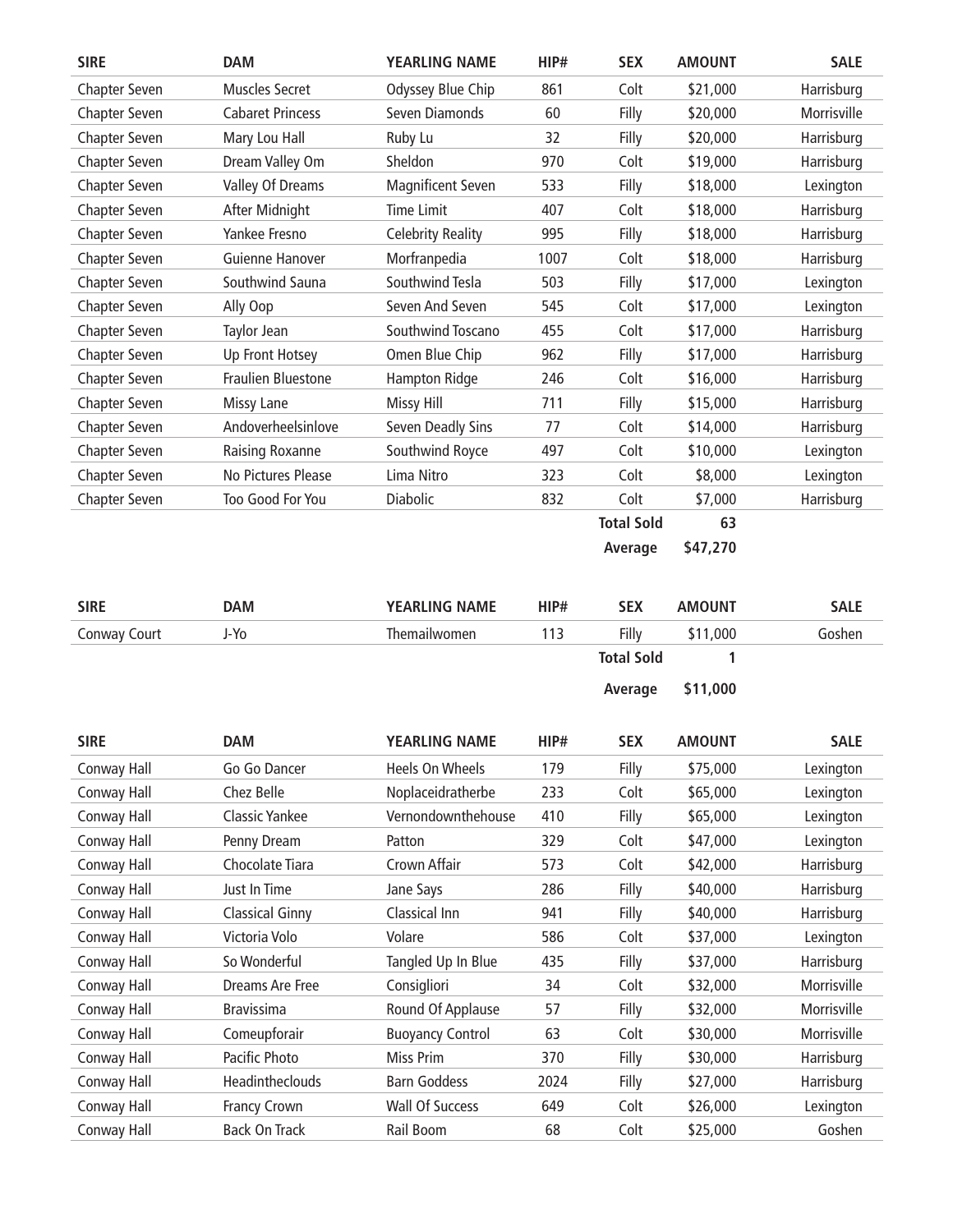| <b>SIRE</b>          | <b>DAM</b>                | <b>YEARLING NAME</b>      | HIP# | <b>SEX</b>        | <b>AMOUNT</b> | <b>SALE</b> |
|----------------------|---------------------------|---------------------------|------|-------------------|---------------|-------------|
| Conway Hall          | Girlsruleboyslose         | In High Regard            | 411  | Colt              | \$23,000      | Lexington   |
| Conway Hall          | Lightfoot                 | <b>Billie De Vie</b>      | 456  | Filly             | \$20,000      | Lexington   |
| Conway Hall          | Echretariat               | <b>Conway Twisty</b>      | 585  | Filly             | \$20,000      | Lexington   |
| Conway Hall          | <b>Blueridge Yankee</b>   | Yank Me Away              | 56   | Colt              | \$17,000      | Morrisville |
| Conway Hall          | <b>Secret Thoughts</b>    | Citadel                   | 505  | Colt              | \$15,000      | Lexington   |
| Conway Hall          | Mon Amour Hall            | Montego Hall              | 716  | Colt              | \$15,000      | Harrisburg  |
| Conway Hall          | <b>First Tier</b>         | Five Star Courage         | 91   | Colt              | \$14,500      | Goshen      |
| Conway Hall          | Mom's Sweetie Pie         | Carmen's Fluke            | 715  | Colt              | \$13,000      | Harrisburg  |
| Conway Hall          | Too Busy To Care          | <b>Busy Doing Nothing</b> | 831  | Filly             | \$13,000      | Harrisburg  |
| Conway Hall          | Rucoucou                  | Intrepid T                | 646  | Colt              | \$10,000      | Lexington   |
| Conway Hall          | Kelley's Winner           | <b>Winner Way</b>         | 114  | Colt              | \$10,000      | Goshen      |
| Conway Hall          | IC Royalty                | IC Connie                 | 11   | Filly             | \$10,000      | Morrisville |
| Conway Hall          | Catch Some Zs             | Narkissa                  | 78   | Filly             | \$9,000       | Goshen      |
| Conway Hall          | Pana Colada               | Steuben Surfs Up          | 20   | Colt              | \$8,500       | Goshen      |
| Conway Hall          | Oaklea Quill              | Moe's Got Wings           | 644  | Colt              | \$8,000       | Lexington   |
| Conway Hall          | <b>Travelin Deal</b>      | Too Cool To Fool          | 834  | Filly             | \$5,500       | Harrisburg  |
|                      |                           |                           |      | <b>Total Sold</b> | 32            |             |
|                      |                           |                           |      | Average           | \$26,922      |             |
|                      |                           |                           |      |                   |               |             |
| <b>SIRE</b>          | <b>DAM</b>                | <b>YEARLING NAME</b>      | HIP# | <b>SEX</b>        | <b>AMOUNT</b> | <b>SALE</b> |
| <b>CR Excalibur</b>  | <b>Brontease</b>          | <b>Extra Tease</b>        | 76   | Filly             | \$6,000       | Goshen      |
|                      |                           |                           |      |                   |               |             |
| <b>CR Excalibur</b>  | Ms Marshmala              | Hope's Candor             | 10   | Filly             | \$3,200       | Goshen      |
|                      |                           |                           |      | <b>Total Sold</b> | 2             |             |
|                      |                           |                           |      | Average           | \$4,600       |             |
|                      |                           |                           |      |                   |               |             |
| <b>SIRE</b>          | <b>DAM</b>                | <b>YEARLING NAME</b>      | HIP# | <b>SEX</b>        | <b>AMOUNT</b> | <b>SALE</b> |
| <b>Credit Winner</b> | Oh Sweet Baby             | Lima Oh So Sweet          | 106  | Filly             | \$160,000     | Lexington   |
| <b>Credit Winner</b> | Bramalea Hanover          | <b>First Class Filly</b>  | 74   | Filly             | \$155,000     | Lexington   |
| <b>Credit Winner</b> | On The Bright Side        | Sunshine Delight          | 96   | Filly             | \$125,000     | Lexington   |
| <b>Credit Winner</b> | Michelle's Angel          | Hades                     | 11   | Colt              | \$110,000     | Lexington   |
| <b>Credit Winner</b> | Angelita Hanover          | Give Angel Credit         | 266  | Colt              | \$110,000     | Harrisburg  |
| <b>Credit Winner</b> | Andover The Top           | <b>Credit River</b>       | 209  | Filly             | \$95,000      | Lexington   |
| <b>Credit Winner</b> | <b>Surrey With Fringe</b> | Whywuduneedcredit         | 120  | Colt              | \$90,000      | Harrisburg  |
| <b>Credit Winner</b> | Spectacular Bay           | Nantucket                 | 44   | Colt              | \$75,000      | Lexington   |
| <b>Credit Winner</b> | <b>Silver Springs</b>     | Credit Volo               | 175  | Colt              | \$75,000      | Lexington   |
| <b>Credit Winner</b> | Glide By                  | The Newyork Moment        | 265  | Filly             | \$75,000      | Lexington   |
| <b>Credit Winner</b> | Fancy                     | Shivered                  | 239  | Colt              | \$67,000      | Harrisburg  |
| <b>Credit Winner</b> | <b>Miss Garland</b>       | Devious Man               | 97   | Colt              | \$62,000      | Harrisburg  |
| <b>Credit Winner</b> | <b>Fitness Girl</b>       | Lovely Lynnly             | 71   | Filly             | \$60,000      | Lexington   |
| <b>Credit Winner</b> | <b>Spicy Wings</b>        | Chili                     | 181  | Colt              | \$57,000      | Lexington   |
| <b>Credit Winner</b> | Continentalvictory        | <b>Manifest Destiny</b>   | 222  | Filly             | \$57,000      | Lexington   |
| <b>Credit Winner</b> | Hot Off The Press         | By Line                   | 273  | Colt              | \$55,000      | Lexington   |
| <b>Credit Winner</b> | <b>Elusive Desire</b>     | <b>Desired Effect</b>     | 232  | Colt              | \$55,000      | Harrisburg  |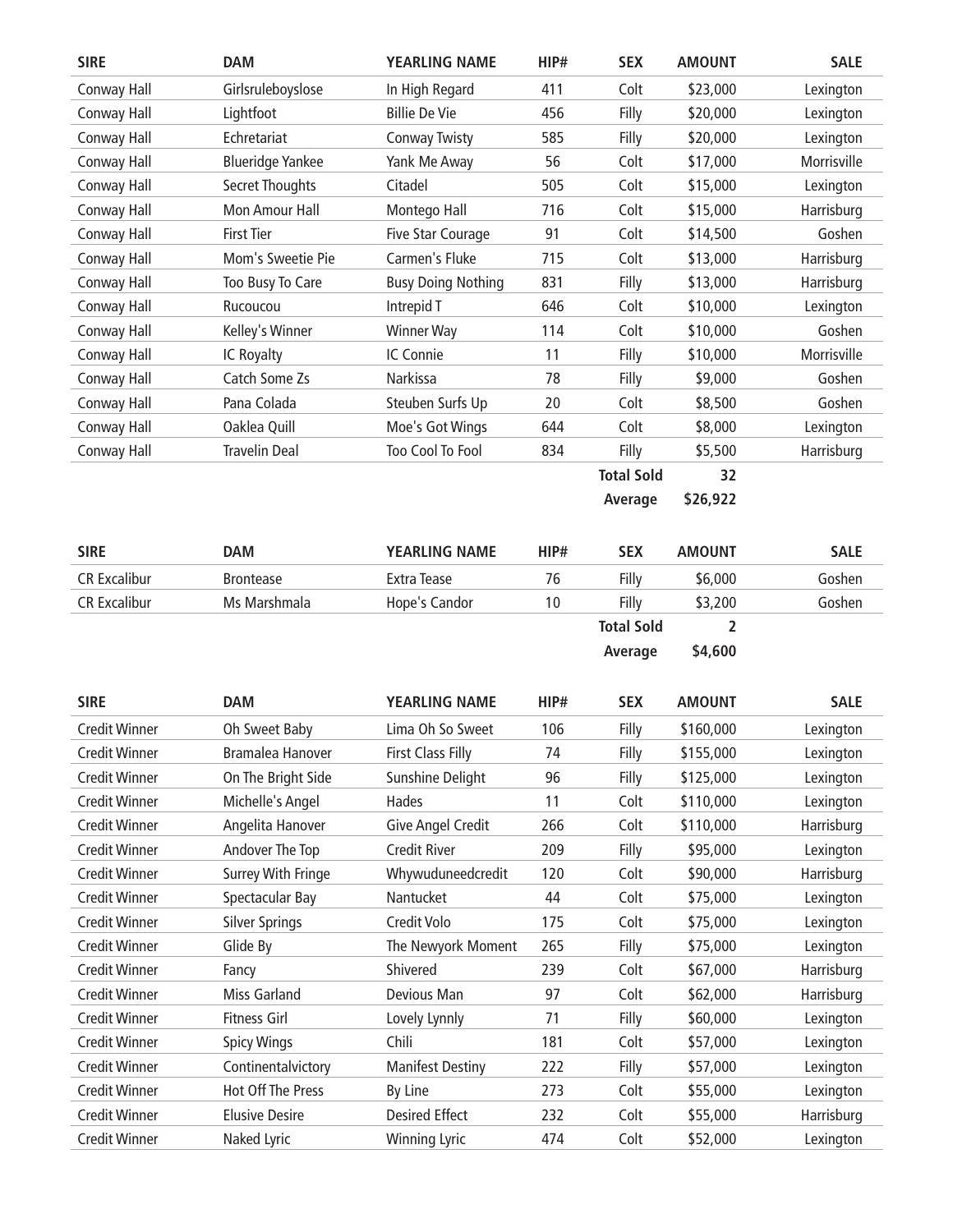| <b>SIRE</b>          | <b>DAM</b>                | <b>YEARLING NAME</b>      | HIP# | <b>SEX</b> | <b>AMOUNT</b> | <b>SALE</b> |
|----------------------|---------------------------|---------------------------|------|------------|---------------|-------------|
| <b>Credit Winner</b> | No Pain No Gain           | No Nay Never              | 17   | Colt       | \$50,000      | Lexington   |
| <b>Credit Winner</b> | Vivica Hall               | Shaq To The Rack          | 53   | Colt       | \$50,000      | Lexington   |
| <b>Credit Winner</b> | Lindy's Madonna           | Lightning Lindy           | 300  | Colt       | \$50,000      | Lexington   |
| <b>Credit Winner</b> | Lapponia                  | Vero Beach Bi             | 291  | Colt       | \$45,000      | Lexington   |
| <b>Credit Winner</b> | Not A Diva                | Mr Will                   | 529  | Colt       | \$45,000      | Lexington   |
| <b>Credit Winner</b> | Sashay                    | Coiffed                   | 170  | Filly      | \$42,000      | Lexington   |
| <b>Credit Winner</b> | <b>Mystical Moonlight</b> | Moonshine Gal             | 319  | Filly      | \$42,000      | Lexington   |
| <b>Credit Winner</b> | Gold Fish                 | <b>Gundred Hanover</b>    | 113  | Filly      | \$40,000      | Lexington   |
| <b>Credit Winner</b> | Aunt Mel                  | <b>Aunt Susie Hanover</b> | 177  | Filly      | \$40,000      | Harrisburg  |
| <b>Credit Winner</b> | Galahad's Damsel          | Damsel's Credit           | 199  | Filly      | \$38,000      | Lexington   |
| <b>Credit Winner</b> | <b>Vivacious Broad</b>    | Broadway Joe              | 52   | Colt       | \$38,000      | Goshen      |
| <b>Credit Winner</b> | Motherland                | Lima Music Man            | 142  | Colt       | \$35,000      | Lexington   |
| <b>Credit Winner</b> | Psychotherapist           | <b>Social Success</b>     | 377  | Filly      | \$35,000      | Lexington   |
| <b>Credit Winner</b> | Aldebaran Malibu          | Aldebaran Outback         | 508  | Colt       | \$35,000      | Harrisburg  |
| <b>Credit Winner</b> | Fraction                  | Equivalent                | 131  | Filly      | \$32,000      | Lexington   |
| <b>Credit Winner</b> | Your Word Is Good         | <b>Winning Words</b>      | 299  | Colt       | \$31,000      | Harrisburg  |
| <b>Credit Winner</b> | Angel Eyes Hanover        | Angry Hanover             | 100  | Colt       | \$30,000      | Lexington   |
| <b>Credit Winner</b> | <b>Falls For You</b>      | Flagstaff                 | 387  | Colt       | \$30,000      | Harrisburg  |
| <b>Credit Winner</b> | Hallmarker T              | Give Me A Winner          | 634  | Colt       | \$30,000      | Harrisburg  |
| <b>Credit Winner</b> | Right On Renee            | Skydeck                   | 87   | Filly      | \$30,000      | Harrisburg  |
| <b>Credit Winner</b> | Duolotta                  | Double Your Money         | 423  | Colt       | \$29,000      | Lexington   |
| <b>Credit Winner</b> | Peach Martini             | Perfect Martini           | 68   | Filly      | \$29,000      | Harrisburg  |
| <b>Credit Winner</b> | Apple Plush               | <b>Money Macintosh</b>    | 171  | Colt       | \$28,000      | Harrisburg  |
| <b>Credit Winner</b> | Arch Magic                | <b>Arch Credit</b>        | 553  | Colt       | \$27,000      | Lexington   |
| <b>Credit Winner</b> | Filly At Bigs             | Dry Run                   | 346  | Filly      | \$27,000      | Harrisburg  |
| <b>Credit Winner</b> | New Royalty               | <b>Opening Bell</b>       | 54   | Colt       | \$27,000      | Harrisburg  |
| <b>Credit Winner</b> | Peace Of Mind             | Don't Mind If Ido         | 151  | Filly      | \$25,000      | Lexington   |
| <b>Credit Winner</b> | Miss Wisconsin            | <b>Addicted To You</b>    | 310  | Colt       | \$25,000      | Lexington   |
| <b>Credit Winner</b> | Baby I'm Bad News         | Brown Eyes Blue           | 391  | Filly      | \$25,000      | Lexington   |
| <b>Credit Winner</b> | Platinum Lindy            | Give Me The Credit        | 490  | Colt       | \$25,000      | Lexington   |
| <b>Credit Winner</b> | New Hampshire Girl        | Onyx Blue Chip            | 79   | Filly      | \$25,000      | Goshen      |
| <b>Credit Winner</b> | Mars Bar                  | Odeon Blue Chip           | 323  | Colt       | \$24,000      | Harrisburg  |
| <b>Credit Winner</b> | Pleasecometoboston        | <b>Bostonz Lager</b>      | 333  | Colt       | \$22,000      | Lexington   |
| <b>Credit Winner</b> | Ipromisenottotell         | Comfort To A Fool         | 563  | Filly      | \$22,000      | Harrisburg  |
| <b>Credit Winner</b> | Nan's Conway              | Nightflix Hanover         | 53   | Filly      | \$22,000      | Harrisburg  |
| <b>Credit Winner</b> | <b>Wedding Dress</b>      | Credittothedress          | 144  | Filly      | \$22,000      | Harrisburg  |
| <b>Credit Winner</b> | A Starlet Born            | Cheerful Lady             | 382  | Filly      | \$20,000      | Lexington   |
| <b>Credit Winner</b> | Ava                       | Aries De Vie              | 389  | Filly      | \$20,000      | Lexington   |
| <b>Credit Winner</b> | South Bay                 | <b>Emerald Bay</b>        | 546  | Filly      | \$20,000      | Lexington   |
| <b>Credit Winner</b> | Lady Talbot               | <b>Talbot Maverick</b>    | 15   | Colt       | \$20,000      | Harrisburg  |
| <b>Credit Winner</b> | Ms Kristin                | Jackson's Gold            | 40   | Colt       | \$20,000      | Harrisburg  |
| <b>Credit Winner</b> | Muchness                  | Nonesuch                  | 43   | Filly      | \$20,000      | Harrisburg  |
| <b>Credit Winner</b> | Decolletage               | Upskirt                   | 225  | Colt       | \$20,000      | Harrisburg  |
| <b>Credit Winner</b> | Winbak Maya               | <b>Whizzer Hanover</b>    | 148  | Colt       | \$19,000      | Harrisburg  |
| Credit Winner        | Coulantine                | Cool Is The Rule          | 576  |            |               |             |
|                      |                           |                           |      | Colt       | \$17,000      | Lexington   |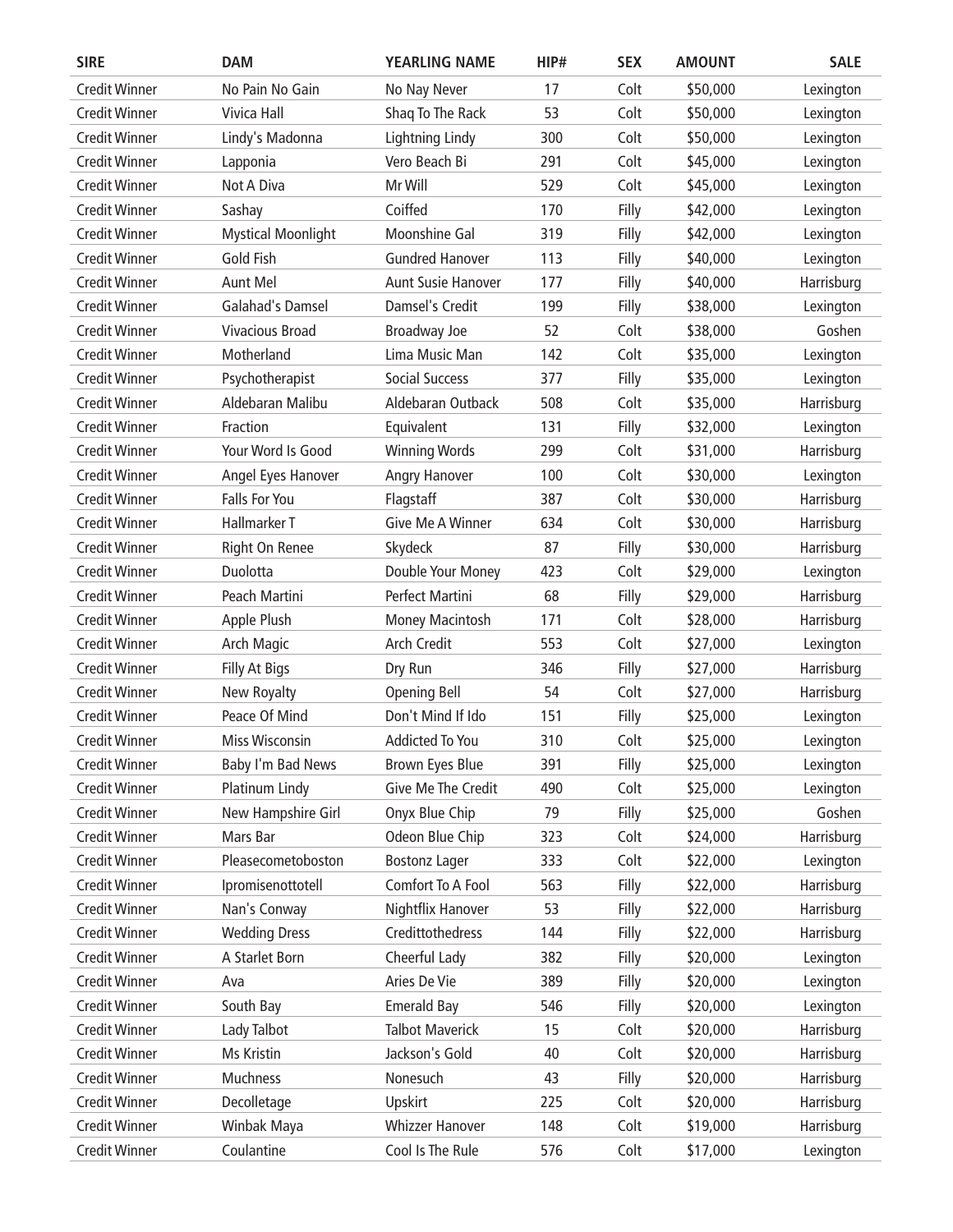| <b>SIRE</b>          | <b>DAM</b>             | <b>YEARLING NAME</b>    | HIP# | <b>SEX</b> | <b>AMOUNT</b> | <b>SALE</b> |
|----------------------|------------------------|-------------------------|------|------------|---------------|-------------|
| <b>Credit Winner</b> | My Lady Lindy          | I Love Lindy            | 51   | Filly      | \$17,000      | Harrisburg  |
| <b>Credit Winner</b> | Lindy's Heiress        | Lindy The Second        | 304  | Colt       | \$16,000      | Harrisburg  |
| <b>Credit Winner</b> | Homefortheholidays     | Winter Mint             | 627  | Colt       | \$15,000      | Harrisburg  |
| <b>Credit Winner</b> | <b>Marion Michelle</b> | <b>Finally Michaels</b> | 19   | Colt       | \$13,000      | Morrisville |
| <b>Credit Winner</b> | Deweyneedmorewine      | Celebritylifestyle      | 584  | Colt       | \$12,000      | Harrisburg  |
| <b>Credit Winner</b> | Sierra Marvel          | <b>Perks</b>            | 102  | Colt       | \$12,000      | Harrisburg  |
| <b>Credit Winner</b> | A Moment Too Soon      | Anja                    | 161  | Filly      | \$12,000      | Harrisburg  |
| <b>Credit Winner</b> | Final Countdown        | Last Advise             | 241  | Filly      | \$12,000      | Harrisburg  |
| <b>Credit Winner</b> | <b>Mathers Ginger</b>  | Opera Bluechip          | 699  | Filly      | \$10,000      | Harrisburg  |
| <b>Credit Winner</b> | Royal Bait             | Stonebridge Asset       | 401  | Colt       | \$7,000       | Harrisburg  |
| <b>Credit Winner</b> | Madam Super Bowl       | Super Credit            | 694  | Filly      | \$6,000       | Lexington   |
| <b>Credit Winner</b> | Dream Buy              | Celebrity Beyonce       | 591  | Filly      | \$6,000       | Harrisburg  |
| <b>Credit Winner</b> | Queen Of The Moor      | One Moor Blue Chip      | 1012 | Colt       | \$5,500       | Harrisburg  |
|                      |                        |                         |      | -          | --            |             |

 **Total Sold 76 Average \$39,822**

| <b>SIRE</b>       | <b>DAM</b>            | <b>YEARLING NAME</b>      | HIP# | <b>SEX</b> | <b>AMOUNT</b> | <b>SALE</b> |
|-------------------|-----------------------|---------------------------|------|------------|---------------|-------------|
| Deweycheatumnhowe | Arabella Hall         | Annapolis Hall            | 213  | Colt       | \$40,000      | Lexington   |
| Deweycheatumnhowe | Cool Creek Breeze     | <b>Coolcreek Princess</b> | 403  | Filly      | \$32,000      | Lexington   |
| Deweycheatumnhowe | On Broadway De Vie    | Rufas De Vie              | 736  | Colt       | \$32,000      | Harrisburg  |
| Deweycheatumnhowe | <b>Shipps Empress</b> | Triple Gonzo              | 605  | Colt       | \$31,000      | Lexington   |
| Deweycheatumnhowe | <b>Baileys Breeze</b> | Dewey's Breeze            | 69   | Colt       | \$29,000      | Goshen      |
| Deweycheatumnhowe | Sugar N Chips         | <b>Sutton Hall</b>        | 351  | Filly      | \$27,000      | Lexington   |
| Deweycheatumnhowe | <b>Final Time</b>     | Flyhawk Charm             | 986  | Filly      | \$25,000      | Harrisburg  |
| Deweycheatumnhowe | Debbie Hall           | <b>Dunbar Hall</b>        | 241  | Colt       | \$22,000      | Lexington   |
| Deweycheatumnhowe | Winning Jonlin        | Optimist Blue Chip        | 497  | Colt       | \$19,000      | Harrisburg  |
| Deweycheatumnhowe | Daylon Mystique       | Dancer Hall               | 240  | Colt       | \$18,000      | Lexington   |
| Deweycheatumnhowe | Mauresmo              | Maewegonow                | 614  | Filly      | \$18,000      | Lexington   |
| Deweycheatumnhowe | Passageway            | Cabot                     | 668  | Colt       | \$17,000      | Lexington   |
| Deweycheatumnhowe | Venus Hall            | <b>Mind Your Manners</b>  | 49   | Colt       | \$17,000      | Goshen      |
| Deweycheatumnhowe | Chelsea Hall          | <b>Breaktheice</b>        | 572  | Colt       | \$16,000      | Lexington   |
| Deweycheatumnhowe | Medusa Blue Chip      | <b>Greek Goddess</b>      | 701  | Filly      | \$16,000      | Harrisburg  |
| Deweycheatumnhowe | Allianna              | <b>Allstar Teacher</b>    | 2017 | Filly      | \$16,000      | Harrisburg  |
| Deweycheatumnhowe | Angela Hall           | Dorival                   | 549  | Colt       | \$15,000      | Lexington   |
| Deweycheatumnhowe | Socksy's Sister       | Socks Will Dew            | 30   | Colt       | \$15,000      | Morrisville |
| Deweycheatumnhowe | Angelholm Hanover     | Haloman                   | 878  | Colt       | \$15,000      | Harrisburg  |
| Deweycheatumnhowe | Giza                  | Mykonos Lindy             | 976  | Filly      | \$15,000      | Harrisburg  |
| Deweycheatumnhowe | Spin The Planet       | Dewey Dewey Spin          | 33   | Colt       | \$14,500      | Morrisville |
| Deweycheatumnhowe | Pine Nut              | Northern Courtney         | 21   | Filly      | \$13,000      | Goshen      |
| Deweycheatumnhowe | Perfect Score         | Casa El Gato              | 9    | Filly      | \$13,000      | Morrisville |
| Deweycheatumnhowe | Veronica Lake         | <b>Water Works</b>        | 41   | Filly      | \$12,000      | Morrisville |
| Deweycheatumnhowe | True Love             | <b>Loaded Dice</b>        | 45   | Colt       | \$11,000      | Goshen      |
| Deweycheatumnhowe | <b>Winners Only</b>   | Dew In The Dew            | 43   | Colt       | \$11,000      | Morrisville |
| Deweycheatumnhowe | <b>Balance Bar</b>    | Deweys Balance Bar        | 557  | Filly      | \$10,000      | Lexington   |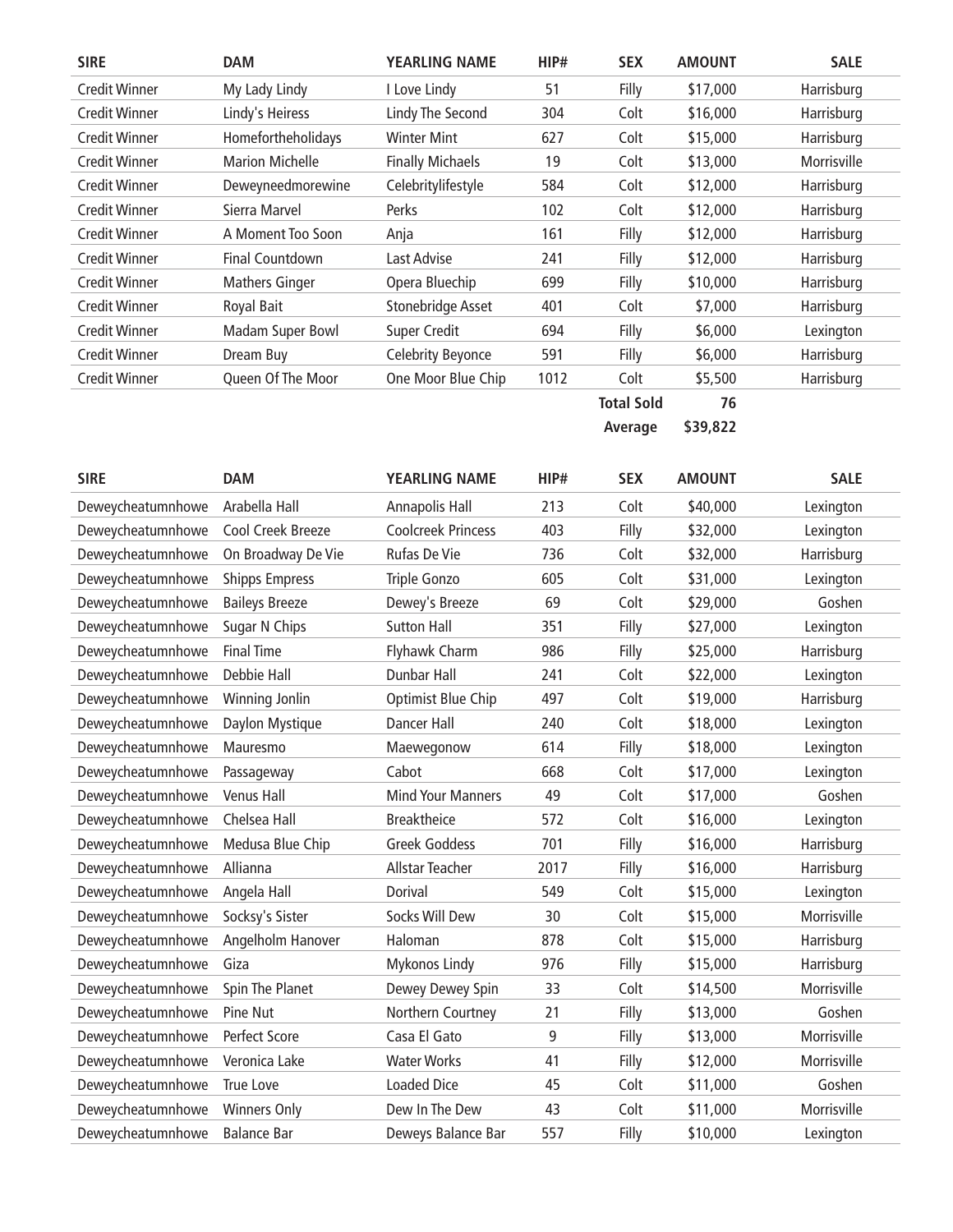| <b>SIRE</b>       | <b>DAM</b>             | <b>YEARLING NAME</b> | HIP# | <b>SEX</b>        | <b>AMOUNT</b> | <b>SALE</b> |
|-------------------|------------------------|----------------------|------|-------------------|---------------|-------------|
| Deweycheatumnhowe | Taveta                 | Dewey Dream          | 656  | Filly             | \$10,000      | Lexington   |
| Deweycheatumnhowe | <b>Bluer Than Blue</b> | <b>Bluwey Volo</b>   | 672  | Filly             | \$10,000      | Lexington   |
| Deweycheatumnhowe | <b>Bliss</b>           | Pocaro De Vie        | 54   | Colt              | \$10,000      | Morrisville |
| Deweycheatumnhowe | Sing Me To Sleep       | Your Call            | 35   | Filly             | \$9,500       | Goshen      |
| Deweycheatumnhowe | CR Oh Suzanna          | Cowboy Hall          | 326  | Colt              | \$8,000       | Lexington   |
| Deweycheatumnhowe | Fashionablefilly       | Dewable              | 48   | Filly             | \$7,500       | Morrisville |
| Deweycheatumnhowe | Jenny On The Block     | Cherry Don't Cheat   | 15   | Filly             | \$7,000       | Morrisville |
| Deweycheatumnhowe | The Temptress          | <b>Heated Affair</b> | 43   | Filly             | \$5,500       | Goshen      |
| Deweycheatumnhowe | Chips N Caviar         | Deweys Darling       | 936  | Filly             | \$5,000       | Harrisburg  |
| Deweycheatumnhowe | Christabel Hall        | <b>Silver Dewey</b>  | 939  | Colt              | \$5,000       | Harrisburg  |
| Deweycheatumnhowe | Trotting For Fun       | Fun To Trot          | 836  | Filly             | \$3,000       | Harrisburg  |
|                   |                        |                      |      | <b>Total Sold</b> | 38            |             |
|                   |                        |                      |      | Average           | \$15,789      |             |

| <b>SIRE</b> | <b>DAM</b>     | <b>YEARLING NAME</b>    | HIP# | <b>SEX</b>        | <b>AMOUNT</b>                                                                   | <b>SALE</b> |
|-------------|----------------|-------------------------|------|-------------------|---------------------------------------------------------------------------------|-------------|
| Lislea      | Cirque         | <b>Subtlely Vicious</b> | 69   | Filly             | \$7,000                                                                         | Morrisville |
| Lislea      | Keep Me Posted | Post's Stormy Fox       | 16   | Colt              | \$4,000                                                                         | Morrisville |
| Lislea      | Princess Bidu  | Princess Cascada        | 70   | Filly             | \$1,200                                                                         | Goshen      |
| Lislea      | Princess Iris  | Princess Fonda          | 105  | Filly             | \$500                                                                           | Goshen      |
|             |                |                         |      | <b>Total Sold</b> | 4                                                                               |             |
|             |                |                         |      |                   | the contract of the contract of the contract of the contract of the contract of |             |

**Average \$3,175**

| <b>SIRE</b> | <b>DAM</b>             | <b>YEARLING NAME</b> | HIP# | <b>SEX</b>        | <b>AMOUNT</b> | <b>SALE</b> |
|-------------|------------------------|----------------------|------|-------------------|---------------|-------------|
| Mutineer    | Giant Smash            | Estimate             | 16   | Colt              | \$15,000      | Goshen      |
| Mutineer    | <b>Revenue Shares</b>  | Second Career        | 28   | Colt              | \$8,500       | Goshen      |
| Mutineer    | Summer Hit             | Summer Shock         | 40   | Filly             | \$6,500       | Goshen      |
| Mutineer    | <b>Command A Buck</b>  | Secret Empire        | 83   | Colt              | \$4,500       | Goshen      |
| Mutineer    | <b>Bonfire Hanover</b> | <b>Fighter Pilot</b> | 73   | Colt              | \$4,000       | Goshen      |
| Mutineer    | D Punkey Lady          | Steubenmountaineer   | 119  | Filly             | \$4,000       | Goshen      |
|             |                        |                      |      | <b>Total Sold</b> | 6             |             |
|             |                        |                      |      | Average           | \$7,083       |             |

| <b>SIRE</b>        | <b>DAM</b>     | <b>YEARLING NAME</b> | HIP# | <b>SEX</b>        | <b>AMOUNT</b> | <b>SALE</b> |
|--------------------|----------------|----------------------|------|-------------------|---------------|-------------|
| Quik Pulse Mindale | Highscape      | April Harvest        | 102  | Fillv             | \$2,500       | Goshen      |
| Quik Pulse Mindale | Too Cool For U | Steuben Skipabeat    | 44   | Fillv             | \$1,200       | Goshen      |
|                    |                |                      |      | <b>Total Sold</b> |               |             |
|                    |                |                      |      | Average           | \$1,850       |             |

| <b>SIRE</b>       | <b>DAM</b>              | <b>YEARLING NAME</b> | HIP# | <b>SEX</b> | <b>AMOUNT</b> | <b>SALE</b> |
|-------------------|-------------------------|----------------------|------|------------|---------------|-------------|
| <b>Rc Royalty</b> | Swing Anna Cash         | Cash Royalty         | 453  | Filly      | \$65,000      | Harrisburg  |
| <b>RC Royalty</b> | <b>Graduation Party</b> | <b>Royal Pinot</b>   | 24   | Filly      | \$55,000      | Morrisville |
| <b>Rc Royalty</b> | Phillycityhall          | Royal Drama          | 378  | Colt       | \$35,000      | Harrisburg  |
| <b>RC Royalty</b> | Lady Donato             | Royal On The Rocks   | 486  | Colt       | \$30,000      | Lexington   |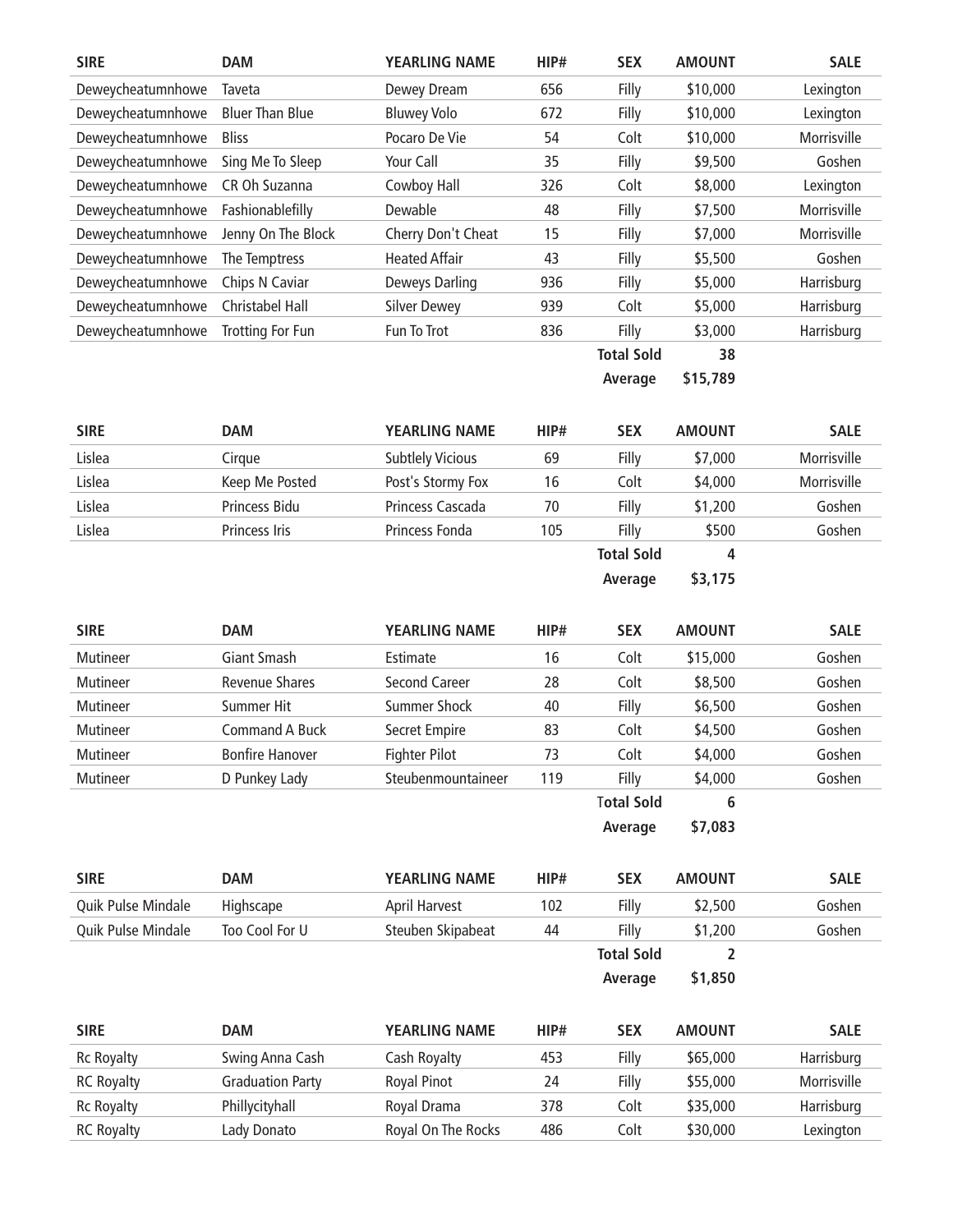| <b>SIRE</b>           | <b>DAM</b>               | <b>YEARLING NAME</b>      | HIP#           | <b>SEX</b>        | <b>AMOUNT</b> | <b>SALE</b> |
|-----------------------|--------------------------|---------------------------|----------------|-------------------|---------------|-------------|
| <b>RC Royalty</b>     | CJ's Top Secret          | Royal Secret              | 62             | Colt              | \$30,000      | Morrisville |
| <b>RC Royalty</b>     | Sparkling Cider          | Spark Of Royalty          | 32             | Filly             | \$28,000      | Morrisville |
| <b>RC Royalty</b>     | Thebandfromboston        | Royal Tequila             | 40             | Filly             | \$27,000      | Morrisville |
| <b>RC Royalty</b>     | Yessir Thatsmybaby       | Sake                      | 6              | Colt              | \$26,000      | Morrisville |
| <b>RC Royalty</b>     | Oven Ready               | Royaltys Ready            | 23             | Colt              | \$26,000      | Morrisville |
| <b>RC Royalty</b>     | Agra                     | Royal Ann-Mari            | 36             | Filly             | \$25,000      | Morrisville |
| <b>RC Royalty</b>     | <b>Dream Street</b>      | Filly Of Royalty          | 65             | Filly             | \$25,000      | Morrisville |
| <b>RC Royalty</b>     | <b>Mischief Lady</b>     | Royal Casanova            | $\overline{7}$ | Colt              | \$21,000      | Goshen      |
| <b>RC Royalty</b>     | Barcelona Baby           | Mylittleredwagon          | 558            | Filly             | \$20,000      | Lexington   |
| <b>RC Royalty</b>     | Someway                  | Some Royalty              | 31             | Filly             | \$20,000      | Morrisville |
| <b>Rc Royalty</b>     | <b>Abbey Craig</b>       | Sled Runner               | 502            | Colt              | \$20,000      | Harrisburg  |
| <b>Rc Royalty</b>     | Nowerland Hana           | Flyhawk Rhiannon          | 730            | Filly             | \$19,000      | Harrisburg  |
| <b>RC Royalty</b>     | <b>Dream Ticket</b>      | <b>Hotel Royale</b>       | 66             | Filly             | \$18,000      | Morrisville |
| <b>RC Royalty</b>     | Art Of Deception         | King Of Tricks            | 51             | Colt              | \$16,000      | Morrisville |
| <b>RC Royalty</b>     | Anything But Love        | <b>Breaking Theroyals</b> | 49             | Filly             | \$15,000      | Morrisville |
| <b>RC Royalty</b>     | <b>RC Liberty</b>        | Butleroyalty              | 27             | Filly             | \$12,000      | Goshen      |
| <b>Rc Royalty</b>     | Impressa                 | Maelstrom                 | 641            | Filly             | \$12,000      | Harrisburg  |
| <b>RC Royalty</b>     | Lolly Pike               | Ms Mcgillicuddys          | 17             | Filly             | \$9,500       | Morrisville |
| <b>RC Royalty</b>     | Baileysirishdream        | Royal Bellini             | 29             | Filly             | \$9,500       | Morrisville |
| <b>RC Royalty</b>     | <b>Screaming Awesome</b> | Screamin Apple            | 45             | Filly             | \$9,500       | Morrisville |
| <b>Rc Royalty</b>     | Hindright                | <b>Royal Sally</b>        | 633            | Filly             | \$9,500       | Harrisburg  |
| <b>RC Royalty</b>     | <b>Mystical Oaks</b>     | Royal Oaks                | 640            | Filly             | \$8,000       | Lexington   |
| <b>RC Royalty</b>     | Hurricane T              | Jack Kelly                | 3              | Colt              | \$8,000       | Morrisville |
| <b>RC Royalty</b>     | Forever Joy              | CJ's Loose Talk           | 4              | Filly             | \$8,000       | Morrisville |
| <b>RC Royalty</b>     | <b>Heather Weather</b>   | Royalty On Ice            | $\overline{7}$ | Colt              | \$8,000       | Morrisville |
| <b>RC Royalty</b>     | <b>Supreme Decision</b>  | Pittstop Royal D          | 37             | Filly             | \$8,000       | Morrisville |
| <b>RC Royalty</b>     | Spring Break Lindy       | Coastal Region            | 25             | Colt              | \$6,000       | Morrisville |
| <b>Rc Royalty</b>     | Pacific Elegance         | <b>Bernardus</b>          | 369            | Colt              | \$5,000       | Harrisburg  |
| <b>RC Royalty</b>     | <b>Sweet Scotch</b>      | Return To Royalty         | 20             | Filly             | \$4,500       | Morrisville |
| <b>Rc Royalty</b>     | Fernessa                 | Royal Heiress             | 985            | Filly             | \$4,000       | Harrisburg  |
|                       |                          |                           |                | <b>Total Sold</b> | 34            |             |
|                       |                          |                           |                | Average           | \$18,897      |             |
| <b>SIRE</b>           | <b>DAM</b>               | YEARLING NAME             | HIP#           | <b>SEX</b>        | <b>AMOUNT</b> | <b>SALE</b> |
| <b>Riverboat King</b> | Luck Runns Over          | Lucky Spell               | 121            | Colt              | \$9,000       | Goshen      |
| <b>Riverboat King</b> | Jessalilmixup            | Bestgirlfriendever        | 110            | Filly             | \$5,000       | Goshen      |
| <b>Riverboat King</b> | Mathamomics              | Math Writer               | 4              | Filly             | \$4,000       | Goshen      |
|                       |                          |                           |                | <b>Total Sold</b> | 3             |             |
|                       |                          |                           |                | Average           | \$6,000       |             |

**SIRE DAM YEARLING NAME HIP# SEX AMOUNT SALE** Rock N Roll Heaven Loving Caroline Sublime Caroline 86 Filly \$100,000 Harrisburg Rock N Roll Heaven Armbro Savannah Outkast Blue Chip 65 Colt \$67,000 Goshen Rock N Roll Heaven Watercolor Hanover Amateur Hour 486 Filly \$52,000 Harrisburg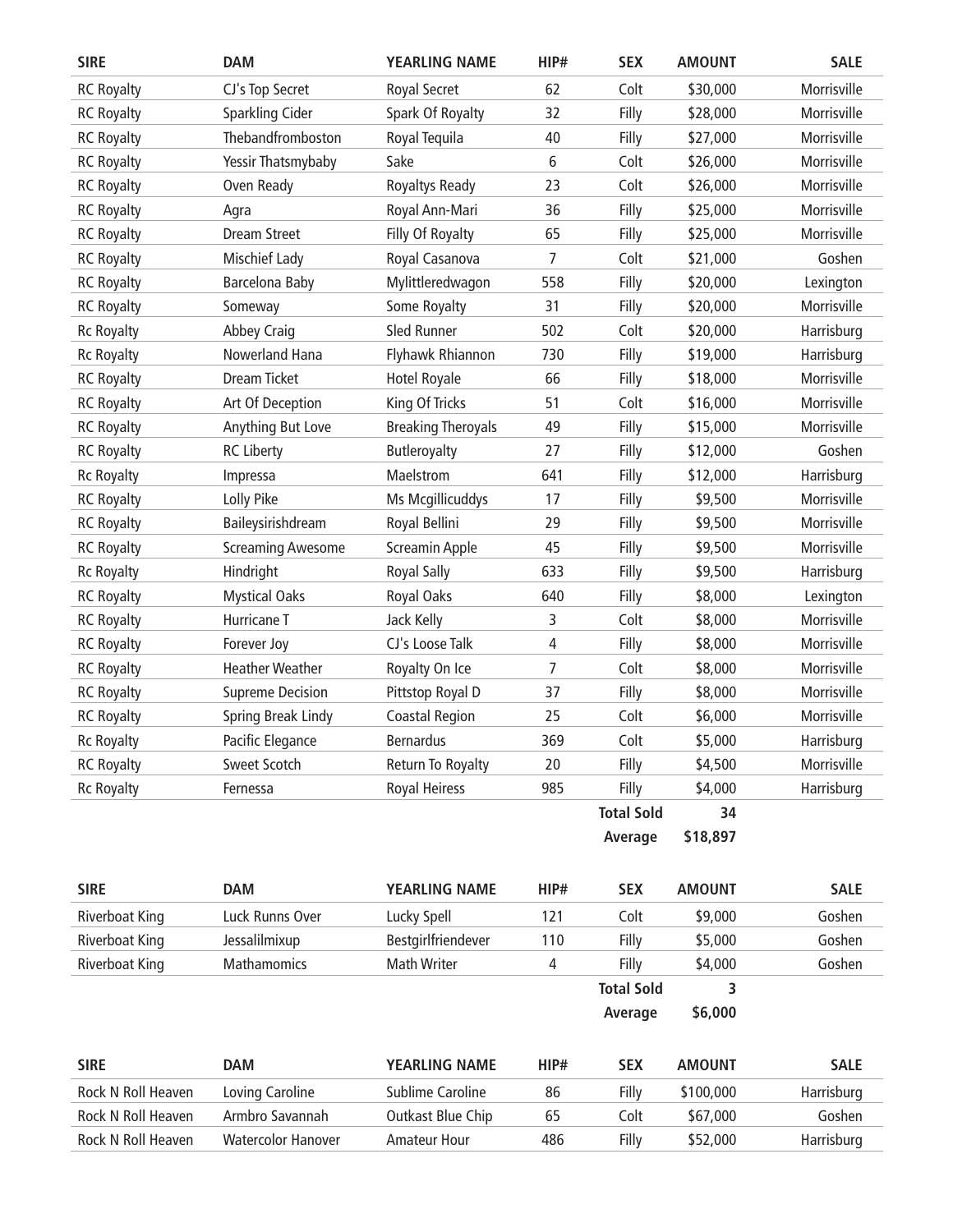| <b>SIRE</b>        | <b>DAM</b>              | <b>YEARLING NAME</b>      | HIP# | <b>SEX</b> | <b>AMOUNT</b> | <b>SALE</b> |
|--------------------|-------------------------|---------------------------|------|------------|---------------|-------------|
| Rock N Roll Heaven | Song In A Major         | Rockinsangria             | 180  | Filly      | \$50,000      | Lexington   |
| Rock N Roll Heaven | Western Wisdom          | <b>Giver To ER</b>        | 371  | Filly      | \$50,000      | Lexington   |
| Rock N Roll Heaven | Dashboard Dancer        | Dancing In Heaven         | 221  | Filly      | \$47,000      | Harrisburg  |
| Rock N Roll Heaven | Swift Blue Chip         | <b>Carsons Rockinroll</b> | 41   | Colt       | \$40,000      | Goshen      |
| Rock N Roll Heaven | What An Attitude        | Twin B Exquisite          | 490  | Filly      | \$40,000      | Harrisburg  |
| Rock N Roll Heaven | Nuke's Last Dream       | Paquiao                   | 355  | Colt       | \$35,000      | Harrisburg  |
| Rock N Roll Heaven | Hedgie Blue Chip        | Northern Fiesta           | 100  | Filly      | \$34,000      | Goshen      |
| Rock N Roll Heaven | Dreamlands Delilah      | Stonebridge Sultan        | 229  | Colt       | \$31,000      | Harrisburg  |
| Rock N Roll Heaven | Wichita Hanover         | <b>Whisky Kitty</b>       | 372  | Filly      | \$30,000      | Lexington   |
| Rock N Roll Heaven | <b>Western Cruise</b>   | Oceania                   | 375  | Filly      | \$30,000      | Lexington   |
| Rock N Roll Heaven | <b>Dial Romance</b>     | Shepulledthegoalie        | 248  | Filly      | \$27,000      | Lexington   |
| Rock N Roll Heaven | Ali Badali              | Drunkonaplane             | 384  | Colt       | \$27,000      | Lexington   |
| Rock N Roll Heaven | Whatstroublnubunky      | <b>Bunkndunk</b>          | 536  | Colt       | \$27,000      | Lexington   |
| Rock N Roll Heaven | Zintillating            | Opium Blue Chip           | 717  | Filly      | \$27,000      | Harrisburg  |
| Rock N Roll Heaven | <b>Tarport Baccarat</b> | <b>Bravado Seelster</b>   | 454  | Colt       | \$25,000      | Harrisburg  |
| Rock N Roll Heaven | American Charm          | Super Hit                 | 455  | Filly      | \$24,000      | Lexington   |
| Rock N Roll Heaven | Villa Hanover           | <b>Planet Rock</b>        | 42   | Filly      | \$24,000      | Morrisville |
| Rock N Roll Heaven | Alpine Gold N           | Rojan Goldengolfer        | 873  | Colt       | \$24,000      | Harrisburg  |
| Rock N Roll Heaven | <b>Remember When</b>    | <b>Roll Back</b>          | 347  | Colt       | \$23,000      | Lexington   |
| Rock N Roll Heaven | I'm Not Dreamin         | Pinchmei'ndreamin         | 1023 | Filly      | \$23,000      | Harrisburg  |
| Rock N Roll Heaven | Beachbunny Hanover      | <b>Barry Hanover</b>      | 184  | Colt       | \$22,000      | Harrisburg  |
| Rock N Roll Heaven | <b>B</b> Intensified    | Longlive Rocknroll        | 545  | Filly      | \$20,000      | Harrisburg  |
| Rock N Roll Heaven | My True Delight         | Rock N True               | 13   | Colt       | \$19,000      | Goshen      |
| Rock N Roll Heaven | Odds On Beth            | Lima On The Move          | 564  | Filly      | \$18,000      | Lexington   |
| Rock N Roll Heaven | All For Me              | <b>Warrawee Swing</b>     | 385  | Colt       | \$17,000      | Lexington   |
| Rock N Roll Heaven | Shesa Bragn Dragon      | Shesarocker               | 506  | Filly      | \$17,000      | Lexington   |
| Rock N Roll Heaven | Sunduel A               | My Pal Charli             | 228  | Filly      | \$15,000      | Lexington   |
| Rock N Roll Heaven | Penny Pincher           | Pennysfromheaven          | 330  | Filly      | \$15,000      | Lexington   |
| Rock N Roll Heaven | Capericorn              | Flyhawk Pop Rocks         | 922  | Colt       | \$15,000      | Harrisburg  |
| Rock N Roll Heaven | Carolina Sunshine       | Moon Shot                 | 924  | Colt       | \$15,000      | Harrisburg  |
| Rock N Roll Heaven | Koutzina                | Rocknroll High            | 288  | Colt       | \$14,000      | Lexington   |
| Rock N Roll Heaven | <b>Tricky Business</b>  | Miracle Mike              | 470  | Colt       | \$14,000      | Harrisburg  |
| Rock N Roll Heaven | Bunny's Legacy          | <b>Gambling Hill</b>      | 555  | Colt       | \$13,000      | Harrisburg  |
| Rock N Roll Heaven | Stonebridge Luau        | Lydia Grace               | 806  | Filly      | \$13,000      | Harrisburg  |
| Rock N Roll Heaven | Three Kilo              | Rock N Carter             | 525  | Colt       | \$12,000      | Lexington   |
| Rock N Roll Heaven | Lady Indigo             | Rock N Blue               | 296  | Colt       | \$12,000      | Harrisburg  |
| Rock N Roll Heaven | Cheerful Outlook        | Rocknroll Corona          | 571  | Colt       | \$11,000      | Lexington   |
| Rock N Roll Heaven | Cherokee Ndn Prncs      | This Is My Song           | 569  | Colt       | \$11,000      | Harrisburg  |
| Rock N Roll Heaven | Art's Reality           | Rocknrollcovergirl        | 379  | Filly      | \$10,000      | Lexington   |
| Rock N Roll Heaven | Perfect Penny           | Rockon Penny              | 452  | Filly      | \$10,000      | Lexington   |
| Rock N Roll Heaven | Show Off                | Rock Show                 | 507  | Colt       | \$10,000      | Lexington   |
| Rock N Roll Heaven | Mariah Blue Chip        | <b>Emotions</b>           | 520  | Filly      | \$10,000      | Lexington   |
| Rock N Roll Heaven | Coqueluche Semalu       | Sibilance                 | 575  | Colt       | \$10,000      | Lexington   |
| Rock N Roll Heaven | Diva Delight            | <b>Bad Bad Diva</b>       | 594  | Filly      | \$10,000      | Lexington   |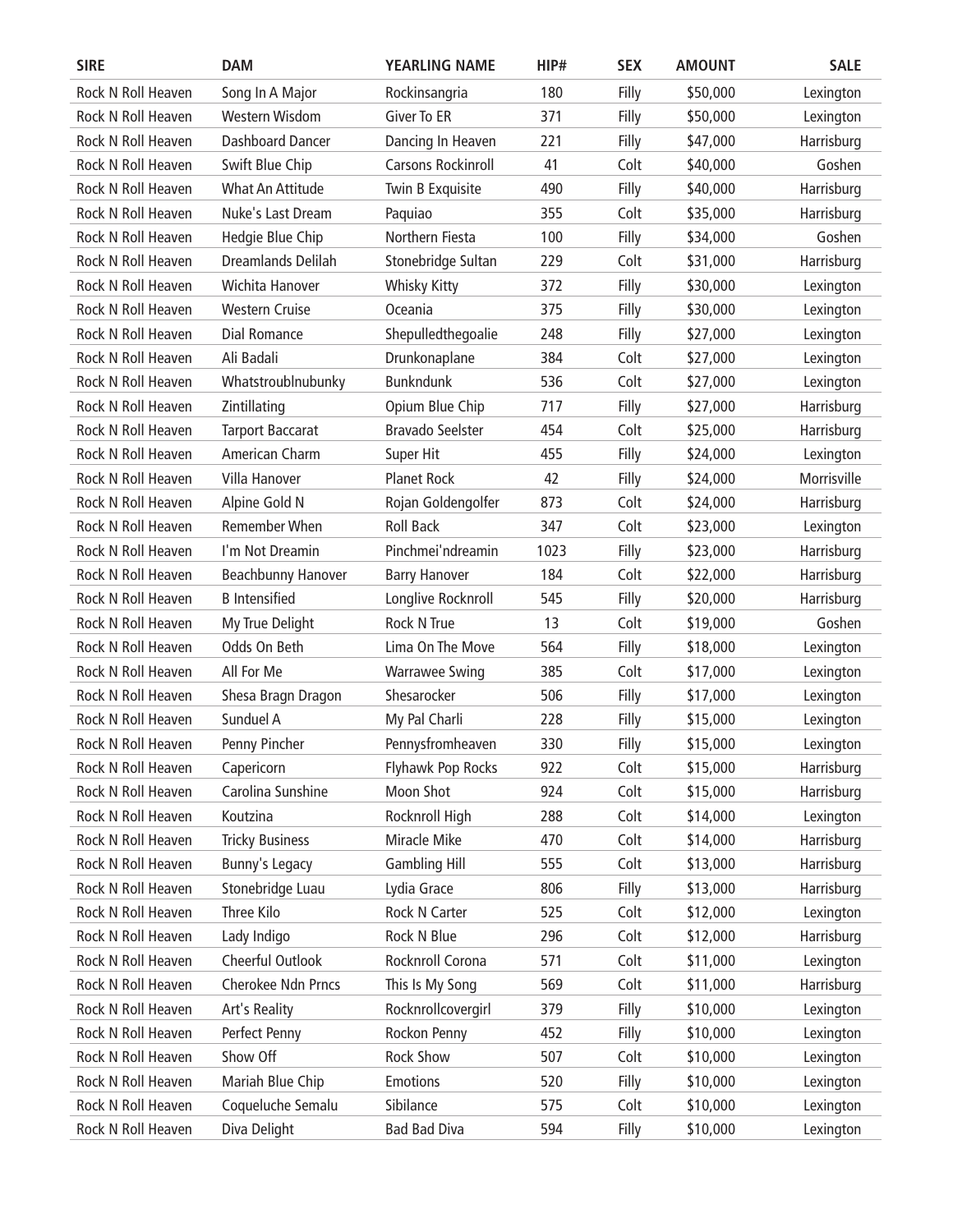| <b>SIRE</b>               | <b>DAM</b>               | <b>YEARLING NAME</b>     | HIP# | <b>SEX</b>        | <b>AMOUNT</b> | <b>SALE</b> |
|---------------------------|--------------------------|--------------------------|------|-------------------|---------------|-------------|
| <b>Rock N Roll Heaven</b> | Lisbella                 | Abbeydorney              | 305  | Colt              | \$10,000      | Harrisburg  |
| Rock N Roll Heaven        | Stonebridge Prima        | Jack Roger               | 439  | Colt              | \$10,000      | Harrisburg  |
| Rock N Roll Heaven        | <b>Mystical Gypsy</b>    | <b>Tribal War</b>        | 458  | Colt              | \$10,000      | Harrisburg  |
| Rock N Roll Heaven        | <b>Thong Song</b>        | Sing Along               | 828  | Filly             | \$10,000      | Harrisburg  |
| Rock N Roll Heaven        | <b>Sweethearts Dance</b> | Watcha Jamaican          | 446  | Colt              | \$9,000       | Harrisburg  |
| Rock N Roll Heaven        | Yes Maam                 | <b>Inner Demons</b>      | 378  | Filly             | \$8,000       | Lexington   |
| Rock N Roll Heaven        | <b>Mistreos</b>          | Marquesa Seelster        | 333  | Filly             | \$8,000       | Harrisburg  |
| Rock N Roll Heaven        | It's The Papergirl       | Rocknparis               | 445  | Filly             | \$7,000       | Lexington   |
| <b>Rock N Roll Heaven</b> | Leave Em Gasping         | Takeyourbreathaway       | 606  | Filly             | \$7,000       | Lexington   |
| Rock N Roll Heaven        | AB Seascape              | Sea Rocky Roll           | 47   | Colt              | \$7,000       | Morrisville |
| Rock N Roll Heaven        | Rita Hall                | Rita'srockinheaven       | 396  | Filly             | \$7,000       | Harrisburg  |
| Rock N Roll Heaven        | Cams Leading Lady        | <b>Bold And Brassy</b>   | 640  | Colt              | \$7,000       | Harrisburg  |
| Rock N Roll Heaven        | My Girl's A Star         | <b>Stars A Rockin</b>    | 50   | Colt              | \$7,000       | Harrisburg  |
| Rock N Roll Heaven        | Kandy's Delight          | Rock On Line             | 288  | Colt              | \$6,500       | Harrisburg  |
| Rock N Roll Heaven        | Lismorebella             | Abbeyknockmoy            | 307  | Filly             | \$6,500       | Harrisburg  |
| Rock N Roll Heaven        | <b>Unlawful Smile</b>    | Kalysta Smile            | 953  | Filly             | \$6,000       | Harrisburg  |
| Rock N Roll Heaven        | Mississippi River        | Mississippi Heaven       | 619  | Colt              | \$5,000       | Lexington   |
| Rock N Roll Heaven        | <b>Kissing Bandit</b>    | Kiss Me Deo              | 291  | Filly             | \$5,000       | Harrisburg  |
| Rock N Roll Heaven        | Lover's Talk             | Lori's Story             | 685  | Filly             | \$5,000       | Harrisburg  |
| Rock N Roll Heaven        | Aeterna Deo              | Rockin Deo               | 867  | Filly             | \$4,500       | Harrisburg  |
| Rock N Roll Heaven        | <b>Truly Artistic</b>    | <b>Guns And Rosaries</b> | 46   | Colt              | \$4,200       | Goshen      |
| Rock N Roll Heaven        | <b>Xhilaration</b>       | <b>Fast Times</b>        | 605  | Colt              | \$4,000       | Harrisburg  |
| Rock N Roll Heaven        | Czarina Hanover          | Code For Heaven          | 948  | Colt              | \$3,500       | Harrisburg  |
| Rock N Roll Heaven        | You're Likeadream        | Venosa Haven             | 538  | Filly             | \$3,000       | Lexington   |
| Rock N Roll Heaven        | You Don'T Know Me        | Shinelikeadiamond        | 555  | Filly             | \$3,000       | Lexington   |
| <b>Rock N Roll Heaven</b> | JK Owhatanite            | JK Sugarnspice           | 280  | Filly             | \$3,000       | Harrisburg  |
| Rock N Roll Heaven        | Lessofit Hanover         | Rock N Roll Hill         | 302  | Colt              | \$2,000       | Harrisburg  |
|                           |                          |                          |      | <b>Total Sold</b> | 74            |             |

**Average \$18,354**

| <b>SIRE</b>   | <b>DAM</b>               | <b>YEARLING NAME</b>     | HIP# | <b>SEX</b> | <b>AMOUNT</b> | <b>SALE</b> |
|---------------|--------------------------|--------------------------|------|------------|---------------|-------------|
| Roll With Joe | Sakura Hanover           | Miso Fast                | 26   | Colt       | \$125,000     | Lexington   |
| Roll With Joe | Lovin A Fool             | Lovin A Player           | 687  | Colt       | \$92,000      | Harrisburg  |
| Roll With Joe | <b>Bronzer Babe</b>      | Mr Varsity               | 404  | Colt       | \$80,000      | Lexington   |
| Roll With Joe | Advantest                | Octagon Blue Chip        | 158  | Colt       | \$70,000      | Harrisburg  |
| Roll With Joe | Art Account              | That's The Ticket        | 138  | Filly      | \$60,000      | Lexington   |
| Roll With Joe | Mommy Robin Q            | Robin And Rollin         | 335  | Filly      | \$60,000      | Harrisburg  |
| Roll With Joe | Gravity                  | <b>Roll With Howie</b>   | 624  | Colt       | \$60,000      | Harrisburg  |
| Roll With Joe | Pleasant Yet Bad         | Pleasant Roll            | 176  | Filly      | \$55,000      | Lexington   |
| Roll With Joe | <b>Shipps Xclamation</b> | What's Goin On           | 206  | Colt       | \$50,000      | Lexington   |
| Roll With Joe | Odds On Lassomyhrt       | <b>Playing Favorites</b> | 339  | Filly      | \$45,000      | Harrisburg  |
| Roll With Joe | B So Lucky               | Better B Rolling         | 916  | Colt       | \$45,000      | Harrisburg  |
| Roll With Joe | Love You Forty           | <b>Fist Roll</b>         | 37   | Colt       | \$45,000      | Harrisburg  |
| Roll With Joe | Apere Hanover            | Joe Cool                 | 519  | Colt       | \$42,000      | Harrisburg  |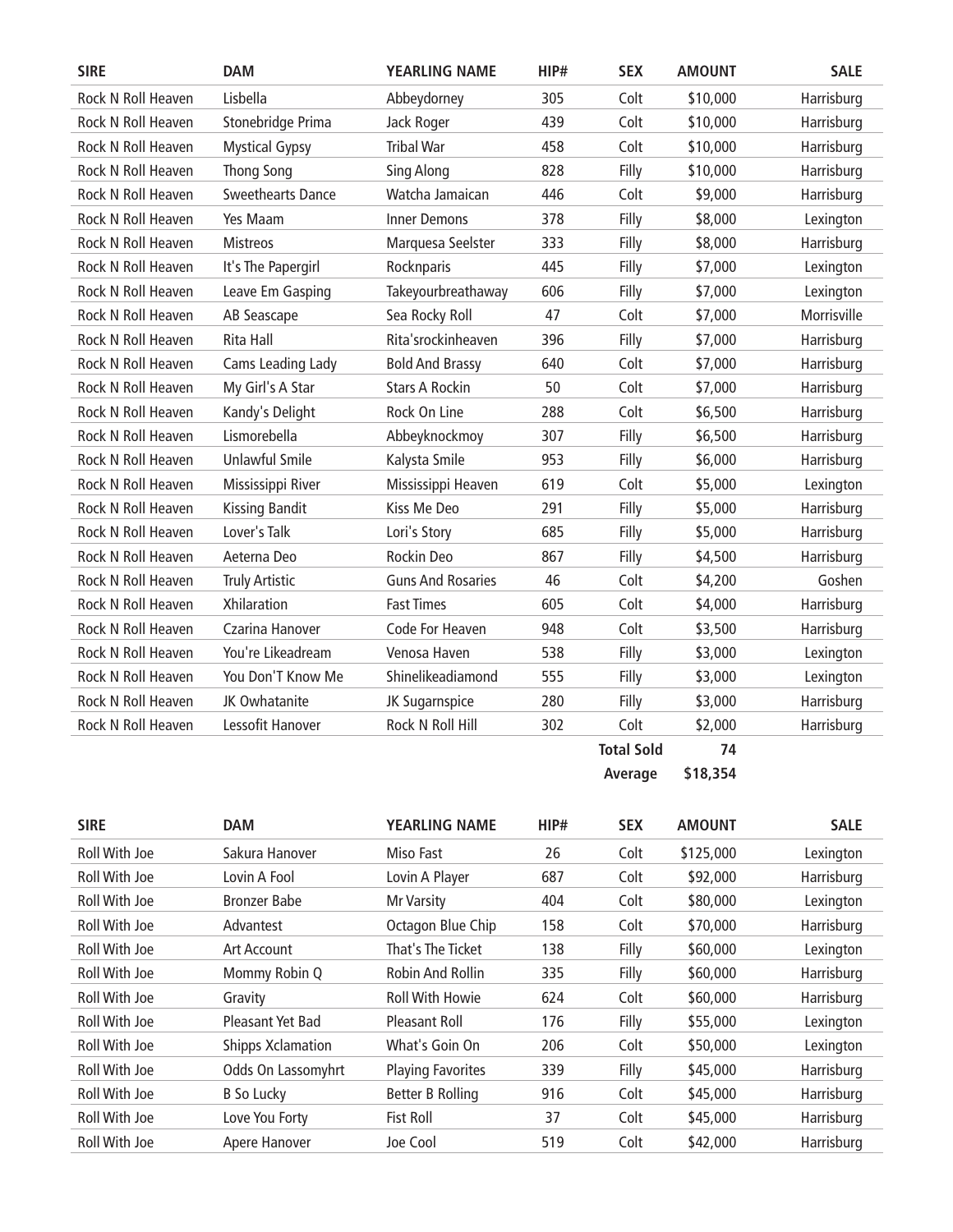| <b>SIRE</b>          | <b>DAM</b>                | <b>YEARLING NAME</b>    | HIP# | <b>SEX</b>        | <b>AMOUNT</b> | <b>SALE</b> |
|----------------------|---------------------------|-------------------------|------|-------------------|---------------|-------------|
| Roll With Joe        | Moment Of Truth           | <b>Honest Gambler</b>   | 607  | Filly             | \$40,000      | Harrisburg  |
| Roll With Joe        | Ichiban Blue Chip         | <b>Bush Boy</b>         | 636  | Colt              | \$38,000      | Harrisburg  |
| Roll With Joe        | Day Blue Chip             | Oocyte Bluechip         | 842  | Colt              | \$37,000      | Harrisburg  |
| Roll With Joe        | Mrs American Pie          | Rolluptherim            | 312  | Filly             | \$35,000      | Lexington   |
| Roll With Joe        | Put On A Clinic           | Obvious Blue Chip       | 386  | Filly             | \$35,000      | Harrisburg  |
| <b>Roll With Joe</b> | Twin B Intimate           | Twin B Cowboy           | 838  | Colt              | \$35,000      | Harrisburg  |
| Roll With Joe        | Coming Late               | Mister To You           | 580  | Colt              | \$32,000      | Lexington   |
| Roll With Joe        | Ireneonthemove            | U Turn Irene            | 270  | Filly             | \$32,000      | Harrisburg  |
| Roll With Joe        | Janns Bid                 | One Tough Nut           | 281  | Colt              | \$30,000      | Lexington   |
| Roll With Joe        | Pleasant Journey          | Maverick Joe            | 491  | Colt              | \$30,000      | Lexington   |
| Roll With Joe        | <b>Hat Dance Hanover</b>  | <b>Horse Cents</b>      | 6    | Filly             | \$30,000      | Goshen      |
| Roll With Joe        | Armbro Bianca             | In A Single Bound       | 542  | Colt              | \$30,000      | Harrisburg  |
| <b>Roll With Joe</b> | <b>Bliss N Vinegar</b>    | Oakley Blue Chip        | 907  | Colt              | \$30,000      | Harrisburg  |
| Roll With Joe        | Kate's Joy                | <b>Beauty Secrets</b>   | 665  | Filly             | \$26,000      | Harrisburg  |
| Roll With Joe        | Puccini Blue Chip         | Social Joe              | 25   | Colt              | \$25,000      | Goshen      |
| Roll With Joe        | Lady's Secret             | Mamarati Pv             | 298  | Filly             | \$25,000      | Harrisburg  |
| Roll With Joe        | Armbro Ocasey             | Spin N Roll             | 360  | Filly             | \$25,000      | Harrisburg  |
| Roll With Joe        | Winbak Isabella           | Benji's Best            | 857  | Colt              | \$25,000      | Harrisburg  |
| Roll With Joe        | She Walks The Walk        | Octavia Blue Chip       | 421  | Filly             | \$23,000      | Harrisburg  |
| Roll With Joe        | Queen Of Blues            | All About The Pace      | 604  | Filly             | \$23,000      | Harrisburg  |
| Roll With Joe        | For The Goodrhymes        | Easter Alexa Am         | 615  | Filly             | \$23,000      | Harrisburg  |
| Roll With Joe        | Flitabout                 | <b>Rollin About</b>     | 92   | Colt              | \$22,000      | Goshen      |
| Roll With Joe        | Angel Place               | Angel's Pride           | 515  | Filly             | \$22,000      | Harrisburg  |
| Roll With Joe        | Chant-A-Nuka              | Pirinea's Princess      | 17   | Filly             | \$20,000      | Goshen      |
| Roll With Joe        | Armbro Althea             | Omega Blue Chip         | 53   | Colt              | \$20,000      | Goshen      |
| Roll With Joe        | <b>Western Scarlet</b>    | Crusin Joe              | 850  | Colt              | \$20,000      | Harrisburg  |
| Roll With Joe        | <b>Northern Duchess</b>   | <b>Talbot Romeo</b>     | 314  | Colt              | \$19,000      | Harrisburg  |
| Roll With Joe        | <b>Princess Character</b> | Grammy Jo               | 24   | Filly             | \$18,000      | Goshen      |
| Roll With Joe        | <b>Bidforakiss</b>        | Joe's Bid               | 71   | Colt              | \$17,000      | Goshen      |
| Roll With Joe        | <b>Island Estate</b>      | <b>Island Adventure</b> | 106  | Filly             | \$17,000      | Goshen      |
| Roll With Joe        | <b>What Fools Believe</b> | Fool With Joe           | 852  | Colt              | \$16,000      | Harrisburg  |
| Roll With Joe        | Ashlee's Way              | Ashlee's Spitfire       | 271  | Filly             | \$15,000      | Lexington   |
| Roll With Joe        | <b>Fast Princess</b>      | Fast Roll               | 608  | Filly             | \$14,000      | Harrisburg  |
| Roll With Joe        | Onherwaykillean           | Twin B Onaroll          | 737  | Filly             | \$14,000      | Harrisburg  |
| Roll With Joe        | Pebblebeach De Vie        | Oceanic De Vie          | 375  | Colt              | \$12,000      | Harrisburg  |
| Roll With Joe        | Rideau Rustler            | Take The Wheel          | 770  | Colt              | \$12,000      | Harrisburg  |
| Roll With Joe        | <b>Real Appeal</b>        | Really Joe              | 27   | Filly             | \$11,000      | Morrisville |
| Roll With Joe        | <b>Escape Girl</b>        | <b>Escape Roll</b>      | 286  | Colt              | \$10,000      | Lexington   |
| Roll With Joe        | Miss Two Pack             | CJ's Roll On Two        | 22   | Colt              | \$10,000      | Morrisville |
| Roll With Joe        | Some Girls Do             | Outrajus Blue Chip      | 434  | Colt              | \$10,000      | Harrisburg  |
| Roll With Joe        | Circle Game               | Roll With Sparky        | 1    | Filly             | \$7,500       | Morrisville |
| Roll With Joe        | <b>Warm Waffles</b>       | Ohlala Blue Chip        | 122  | Filly             | \$3,500       | Goshen      |
| Roll With Joe        | JK Songndance             | Cotton Eye Joe          | 281  | Colt              | \$3,000       | Harrisburg  |
|                      |                           |                         |      | <b>Total Sold</b> | 55            |             |

**Average \$32,200**